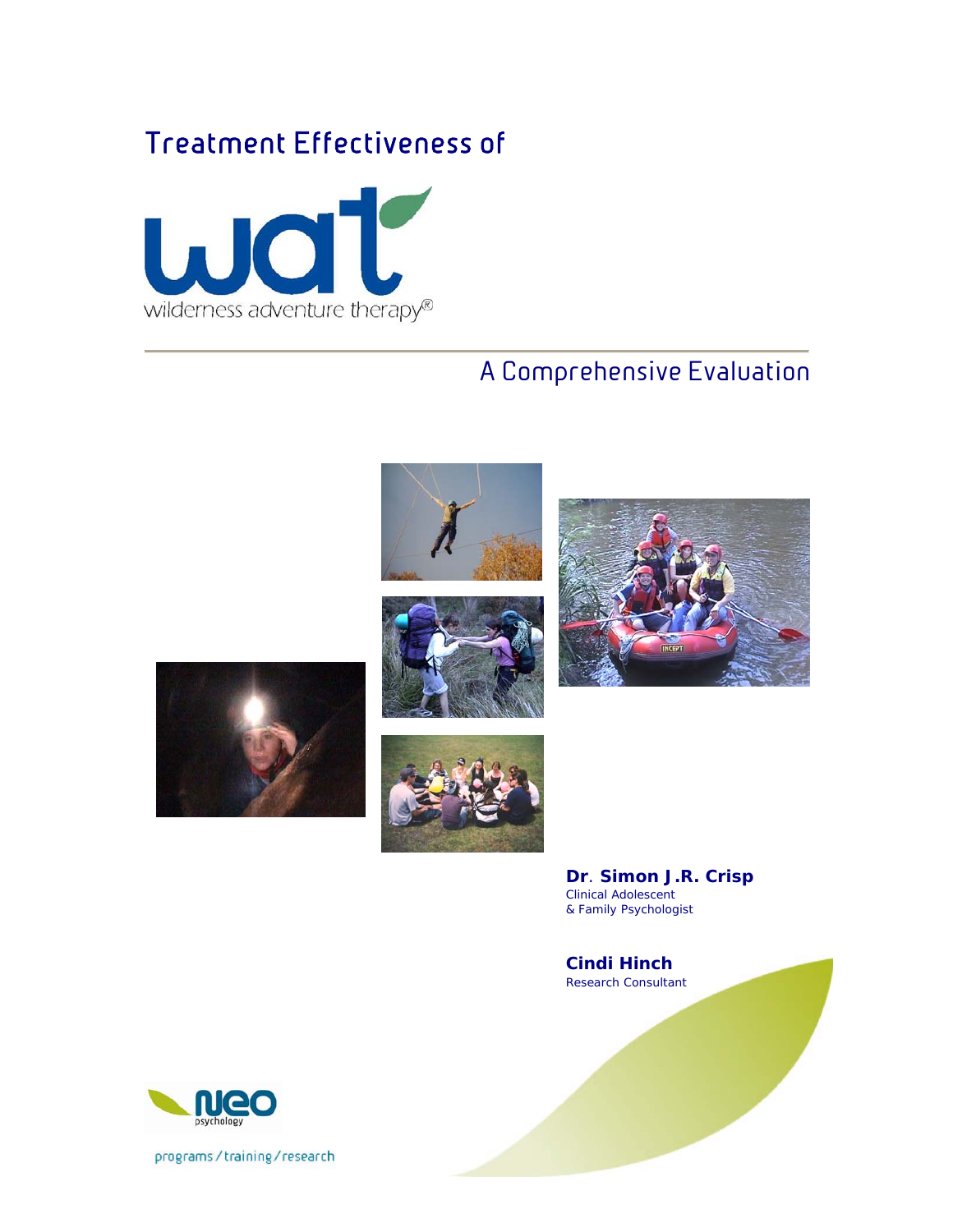## **Authors**

**Simon Crisp** BA DipEdPsych MPsych DPsych MAPS is a registered Clinical Adolescent & Family Psychologist, and is a member of the Australian Psychological Society and the College of Clinical Psychologists (APS). He has undertaken clinical research in mental health, community health and educational settings over the last a 14 years. Dr. Crisp was the director of the acclaimed Brief Intervention Program (BIP) – an innovative adolescent mental health day treatment service - at the Austin Hospital, Melbourne. This program was awarded the Australian Hospitals Association's Community Outreach Award in 1995. Further, he was awarded a Churchill Fellowship to conduct an on-site study of adventure and wilderness therapy programs overseas in 1996. His doctoral thesis involved the long-term follow-up evaluation of a Wilderness Adventure Therapy based day treatment program for youth with serious mental health and suicidal behaviour problems. Since 2000, Dr. Crisp has undertaken a number of externally funded research studies into wilderness adventure therapy programs in schools, community and mental health settings. He currently consults to youth organisations in program development, implementation and evaluation, as well as training youth professionals through the organisation he established, Neo Psychology.

**Cindi Hinch** BA(Hons) has researched various facets of occupational stress, as well as being involved with clinical research as a Research Officer at Swinburne University investigating the psychological effects of a wide range of psychological and psycho-physiological interventions. She is currently conducting doctoral research into the role of emotional intelligence in psychological disorders such as depression. As a consultant for Neo Psychology, she consults on methodology in clinical research, study design, statistical analysis and interpretation. Cindi is a probationary psychologist and is currently completing the Doctor of Psychology (clinical) degree at La Trobe University, Melbourne.

Correspondence to:

Dr. Simon Crisp Director Neo Psychology PO Box 7 Kew East 3102 AUSTRALIA +61 (0)3 9810 3067 Email: simon@neopsychology.com.au

**© Copyright 2004 Simon Crisp & Neo Psychology – all rights reserved**. Unauthorised reproduction prohibited by law. This document is produced by Neo Publications, Melbourne, Australia.

PO Box 7 Kew East 3102 AUSTRALIA www.neopsychology.com.au

Wilderness Adventure Therapy® is a registered trademark in Australia and New Zealand.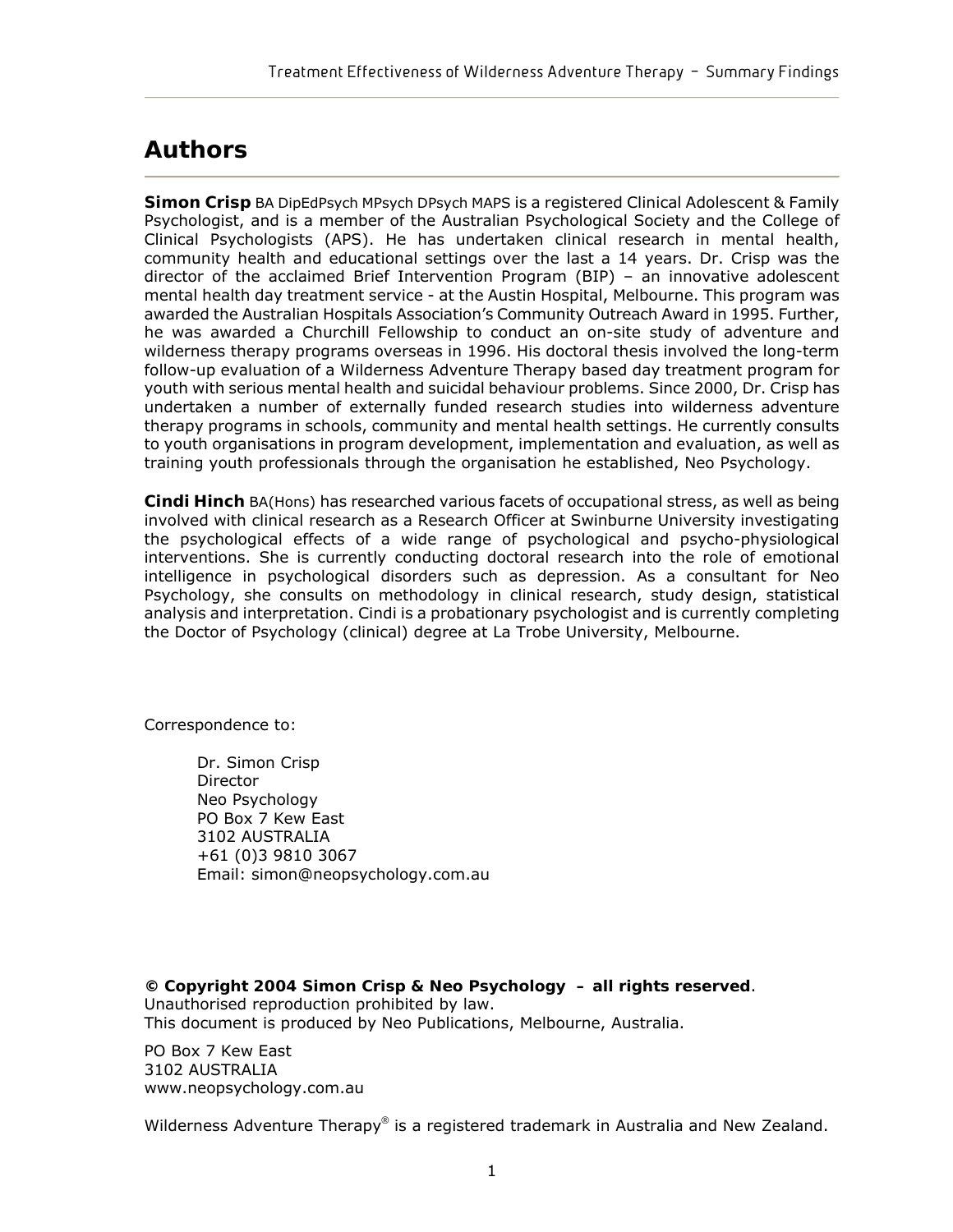## **Contents**

### **What is Wilderness Adventure Therapy?**

### **Treatment outcomes in clinical groups**

Risk Factors:

- 1. Mental health symptoms & behaviour problems
- 2. Depression
- 3. Poor coping

Protective Factors:

4. Self-esteem

5. Family Functioning

### **Prevention & early intervention in 'at-risk' groups**

- 6. Suicide risk and life-threatening behaviour
- 7. Social competence and school adjustment
- 8. Self-esteem
- 9. Resilience factors
- 10. Family functioning

### **Therapeutic Factors**

**Client Satisfaction** 

**How safe is Wilderness Adventure Therapy?** 

**Conclusion** 

**Summary** 

**References**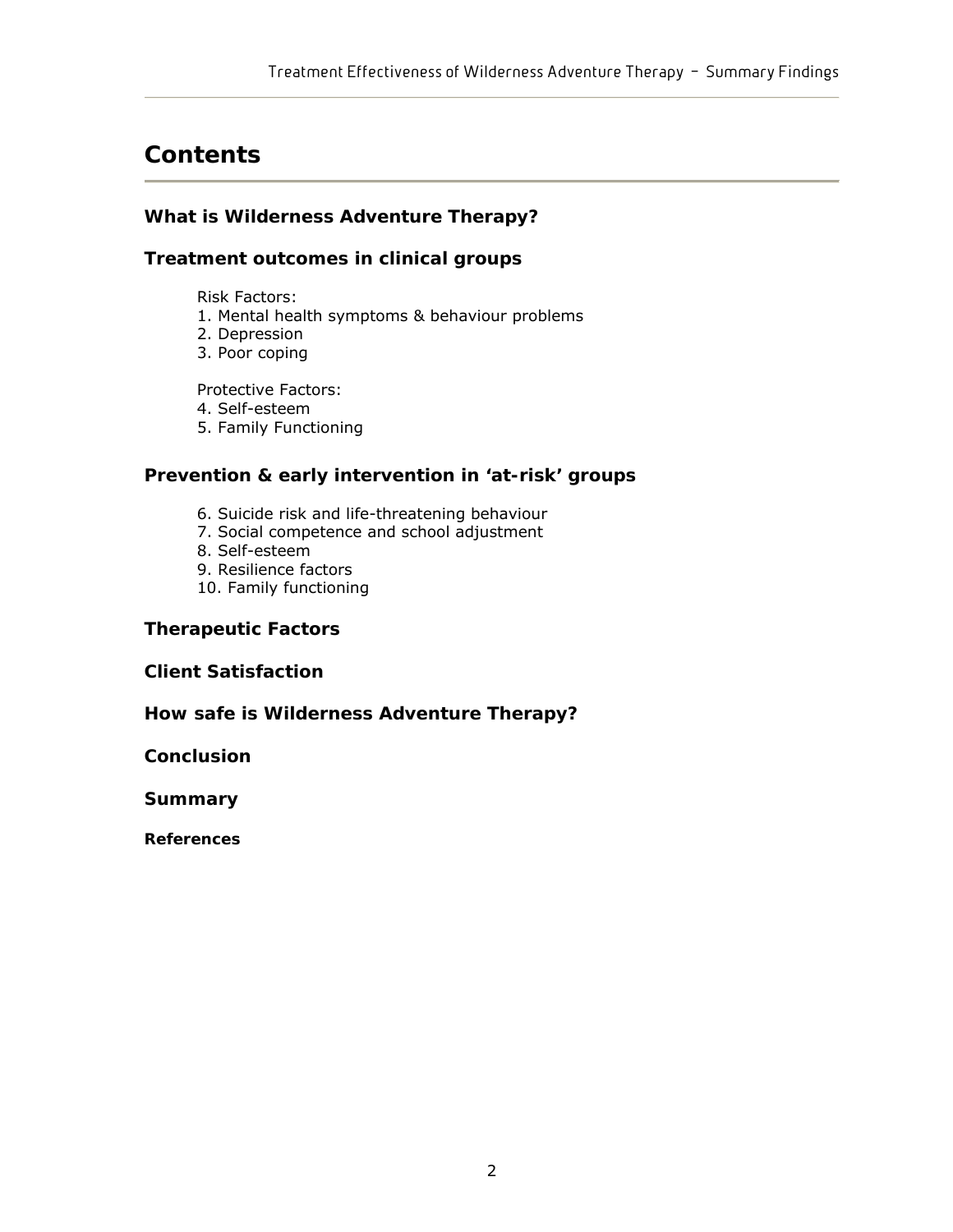## **Important Caution**

**There are an enormous variety of wilderness and adventure based programs with a wide range of formats, methods and staff skills. The results reported herein describe the outcomes from a specific, manualised psychological intervention. Therefore, these results should not be assumed to apply to other interventions, programs or treatments that may also use wilderness or adventure activities. The specific model of Wilderness Adventure Therapy evaluated here has been trailed and developed extensively for over a decade and a half using specific procedures involving client psychological assessment and selection, group composition, intake processes, psychological safety procedures, therapeutic group procedures, and so on. For this reason, these research results only apply to accredited Wilderness Adventure Therapy® programs that include the specific components and procedures as described in the practice guidelines thereof. Any other type of adventure program should present separate evaluation results based on data specifically drawn from that program.**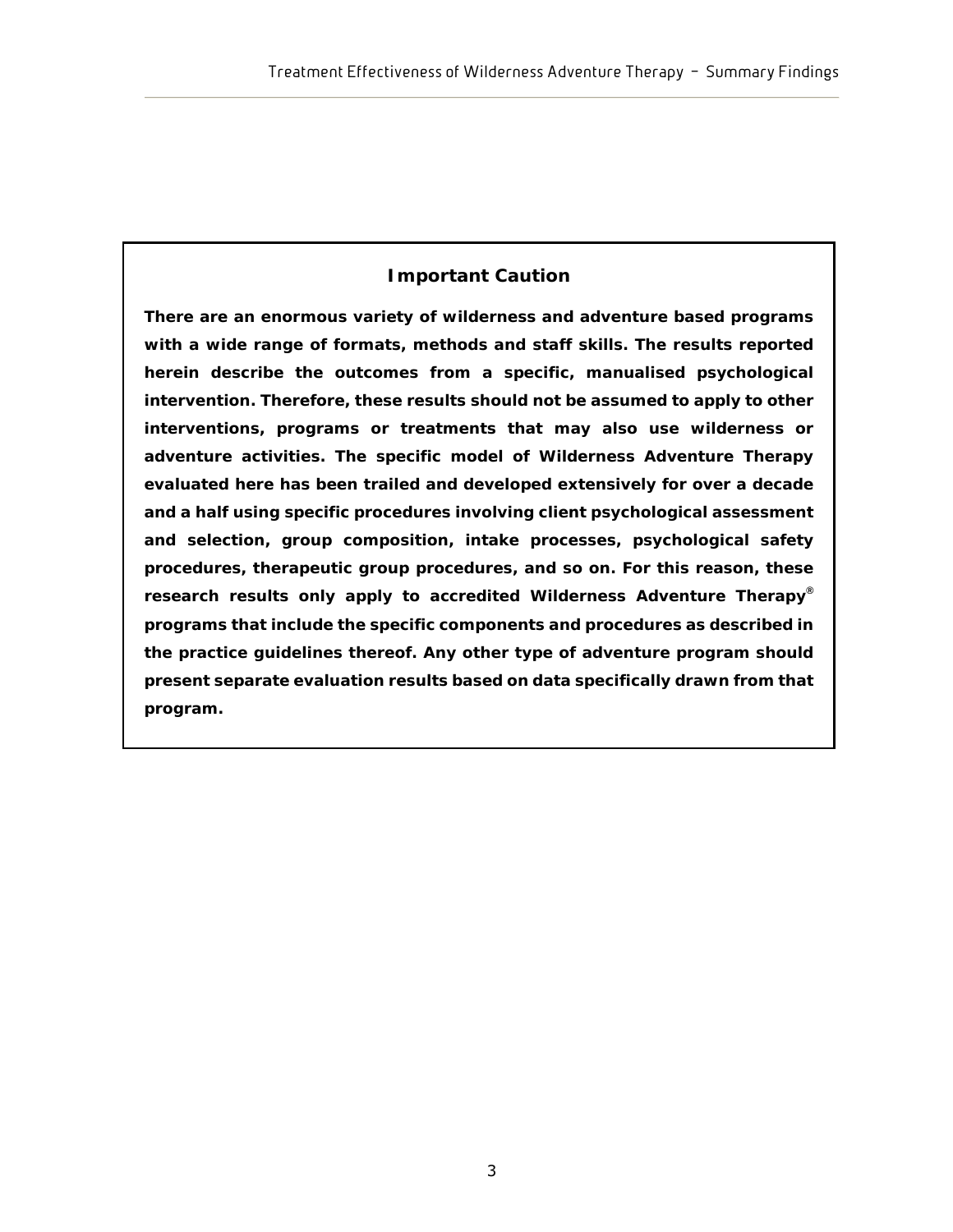## **What is Wilderness Adventure Therapy?**

This document is a summary of key results from a more detailed report of a comprehensive evaluation of a therapeutic adventure-based intervention for adolescents and families termed "Wilderness Adventure Therapy" (WAT) by Crisp & Hinch (2004). The specific Wilderness Adventure Therapy model evaluated has been developed and researched over the last 12 years (Crisp, 2002a; 2001a; 1996; Crisp & Aunger, 1998; Crisp & O'Donnell, 1998).

The Wilderness Adventure Therapy® model of clinical treatment was first established as an integrated component of a full-time adolescent mental health day-program (BIP) for treating adolescents with severe psychological, behavioural and psychiatric problems at the Austin Hospital's Child & Adolescent Mental Health Service, Melbourne, between 1992 and 2000 (Crisp, O'Donnell, Kingston, Poot & Thomas, 2000). This model was developed to compliment conventional group therapies, including a manualised cognitive-behavioural group therapy program. Following the success of the multi-modal day-program in treating severe mental health problems both in the short term and up to 5 years following treatment (Crisp, 2003a), the WAT component was subsequently established as a 'stand-alone' outpatient treatment at the Barwon Health Adolescent Mental Health Service in 2000. Interestingly, the results of this part-time treatment were more promising than when combined with the original and more intensive, full-time day program at the Austin Hospital. The efficacy of the WAT model in treating a range of severe mental health problems was confirmed with a comprehensive evaluation (Crisp, 2002a). The third stage of development of the WAT model was to apply it as an early intervention and prevention approach with adolescents in the community who were at risk of developing serious psychological and behavioural problems. Between 2001 to 2003, the *Systemic Wilderness Adventure Therapy Research And Development* (SWATRAD) project was established at the Inner East Community Health Service, Melbourne, to work with local government high schools and community youth and family agencies to investigate the potential to intervene early and treat psychological, behaviouiral and family-based problems in adolescents before they required referral to a clinical service (Crisp, Noblet & Hinch, 2003). The results of the latter two stages of development are presented in this document.

The clinical procedures and operational features of the Wilderness Adventure Therapy<sup>®</sup> model are described in a detailed manual (Crisp & Noblet, 2004). The model applies a socialemotional competency and coping skill framework to group based adventure experiences that are implemented in the field by a psychologist. WAT treatment is run in a part-time, 10 week program format that involves a range of steps:

- (1) Recruitment and orientation of clients, families and support people to the aims and processes of the WAT treatment,
- (2) In-depth clinical assessment through psychometric tests and interviews, including setting individualized therapeutic goals with the adolescent and family,
- (3) Selection of a small and therapeutically complimentary group of adolescents,
- (4) Graded sequence of in-door and one day adventure based activities with therapist facilitated group de-briefing for the adolescent peer group, as well as including families and other social supports directly in the intervention,
- (5) Individual goal-oriented counselling by a psychologist throughout,
- (6) A 2 day overnight training expedition followed by several weeks of single day adventure activities such as caving, rockclimbing/abseiling, rafting, cross-country skiing, ropes course, combined with group therapy sessions on alternate days.
- (7) An extended wilderness expedition of 5-6 days bushwalking or white-water rafting,
- (8) Termination activities with the group and individuals before concluding the program,
- (9) Follow-up day with all stakeholders, approximately 2-3 months post-program.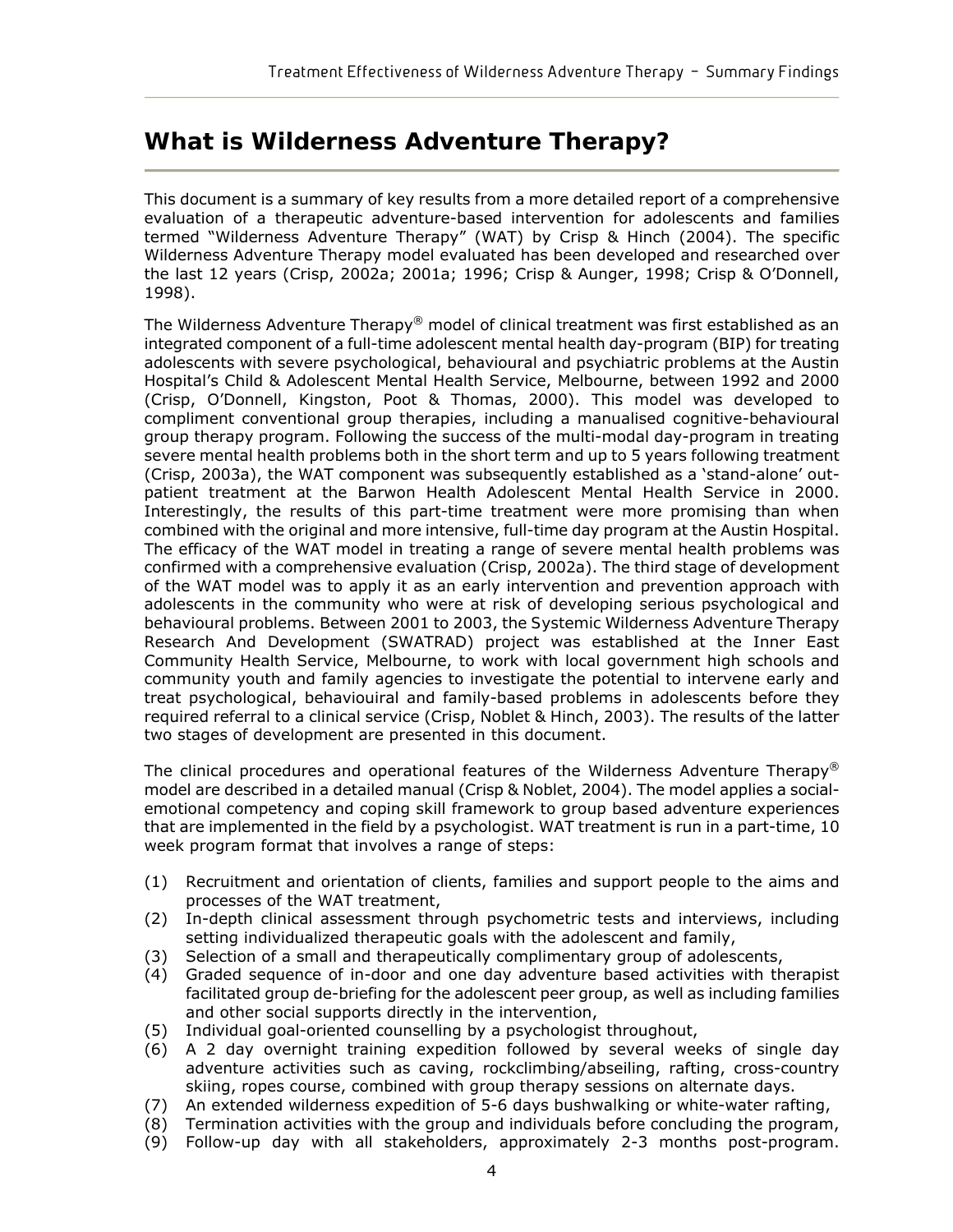## **Treatment Outcomes in Clinical Groups**

The following results are from 6 WAT treatment programs that were implemented in series between 2000 and 2001 with 39 adolescent out-patients (ages 13 to 18, average age of 15 years 2 months) from the Barwon Health Adolescent Mental Health Service, Victoria. Patients were referred to the WAT treatment because of a lack of response to traditional therapy, or because of the chronicity and/or complexity of their mental health problems**<sup>1</sup>**.

## **Risk Factors:**

 $\overline{a}$ 

### **1. Mental health symptoms and behaviour problems**

#### *Total frequency of mental health symptoms and behavioural problems*

The sum total of mental health symptoms in WAT clients is shown in the diagram below (measured by the *Youth Self Report - Total score* [Achenbach, 1991]). Significant reductions were found at post-program, with a large magnitude of change. These changes were maintained at 3 month and 2 year follow-up.



#### **Total mental health symptoms**

[significant pre-post treatment reductions  $p=0.001$ , partial  $\eta^2$ = .347]

#### *Most severe mental health symptoms and behavioural problems*

Ultimately, it is critical to recognise that in clinical groups, the types of symptoms that warrant being the focus of treatment vary between individuals. In order to take account of this, it becomes most meaningful to consider the effects of treatment on the symptoms or behaviours that are the most severe before treatment. To this end, the area with the greatest number of symptoms before WAT was examined.

**<sup>1</sup>** The only other treatment option of equal or greater intensity was admission to a psychiatric in-patient ward.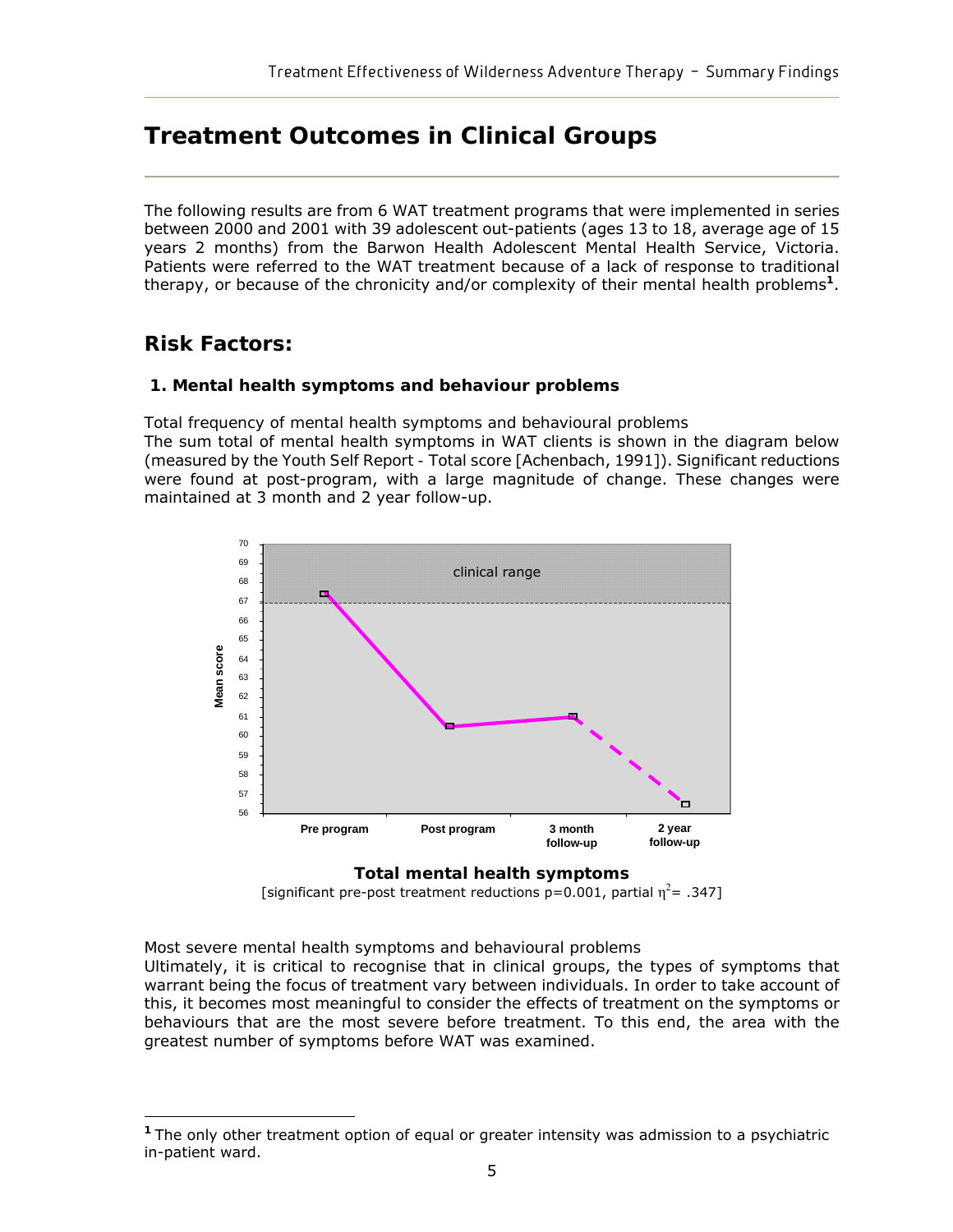The most severe area of symptoms in WAT clients is shown in the diagram below (measured by the *Youth Self Report - highest elevated clinical subscale* [Achenbach, 1991]). A statistical trend**<sup>2</sup>** of reduced symptoms was found at post-program with a large magnitude of change. These changes were maintained at 3 month and 2 year follow-up.



**Most Severe mental health symptoms** 

[trend in pre-post treatment reductions  $p=0.063$ , partial  $\eta^2$ = .333 ]

#### *Internalising symptoms*

Internalising symptoms include the cluster of withdrawn behaviour, somatic (physical) complaints, anxiety and depressive symptoms. The frequency of internalising symptoms in WAT clients is shown in the diagram below (measured by the *Youth Self Report – Internalising subscale* [Achenbach, 1991]). A statistical trend of reduced symptoms was found at post-program with a large magnitude of change. These changes were maintained at 3 month and 2 year follow-up.



#### **Internalising symptoms**

[trend in pre-post treatment reductions p=0.069, partial  $\eta^2$ = .113]

 $\overline{a}$  $2$  This means a 94% confidence in this finding rather than the usual 95% probability cut-off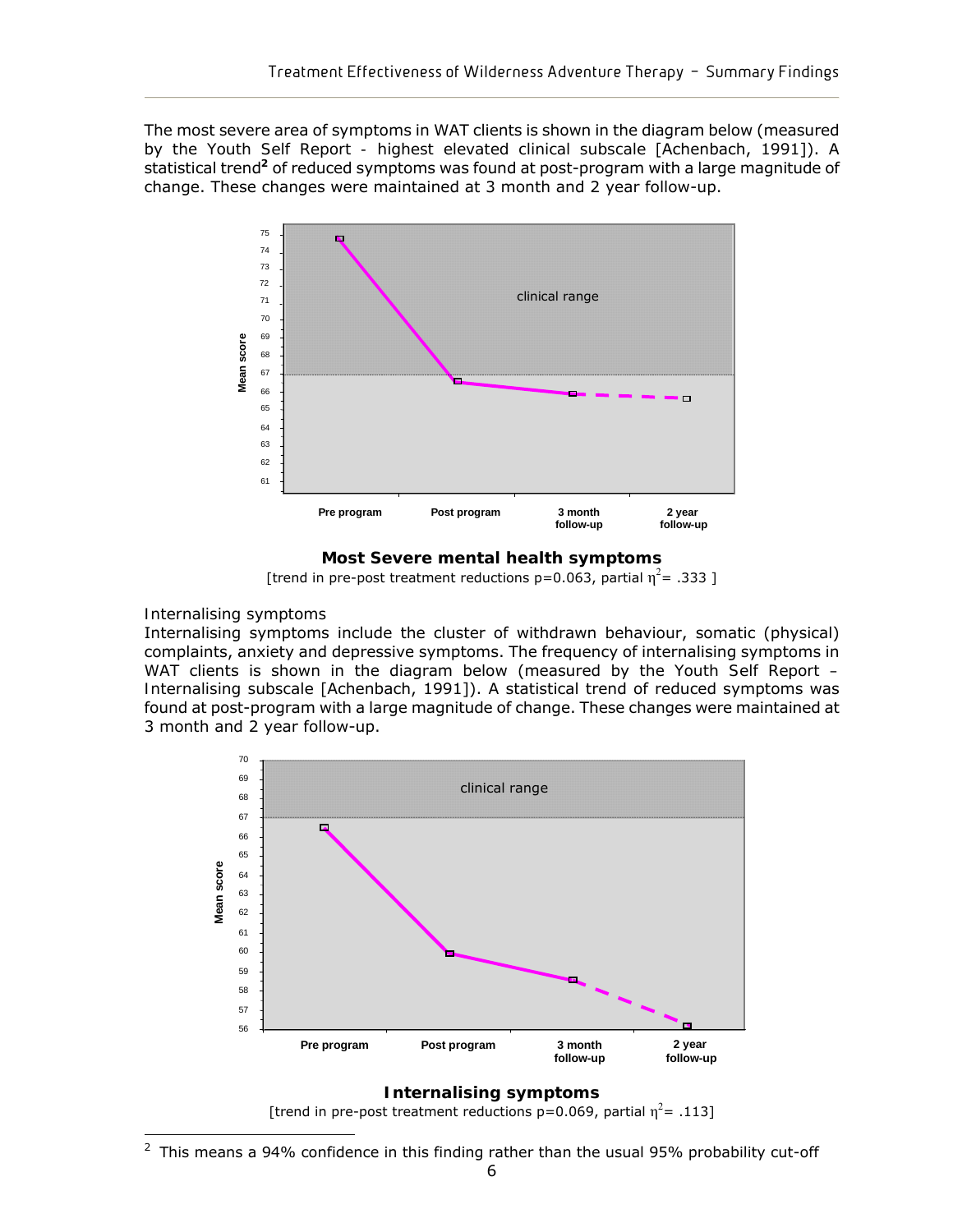#### *Externalising symptoms*

Externalising symptoms include the cluster of aggressive and delinquent behaviours. The frequency of externalizing symptoms in WAT clients is shown in the diagram below (measured by the *Youth Self Report – Externalising subscale* [Achenbach, 1991]). Significant reductions were found at post-program with a large magnitude of change. These changes were maintained at 3 month and 2 year follow-up.



**Externalising symptoms**  [significant pre-post treatment reductions  $p=0.032$ , partial  $\eta^2$ = .154]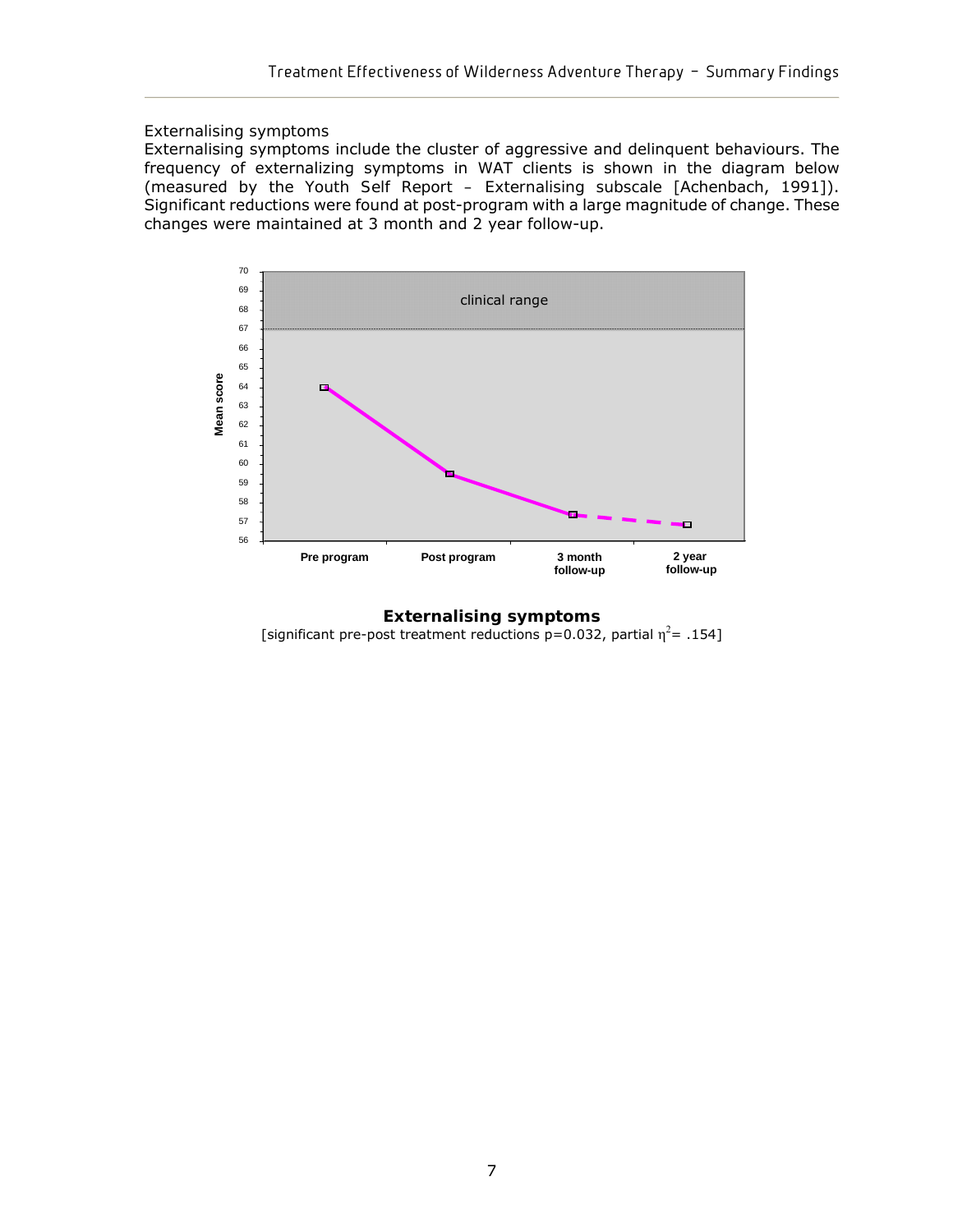### **2. Depression**

#### *Depressive symptoms in all WAT clients*

The average of the range of depressive symptoms in all WAT clients is shown in the diagram below (measured by the *Beck Depression Inventory - Total score* [Beck, Steer & Brown, 1996]). Significant reductions were found at post-program, with a large magnitude of change. These changes were maintained at 3 months.



[significant pre-post treatment reductions  $p=0.0001$ , partial  $\eta^2$ = .431]

*Treatment response for WAT clients with clinical levels of depression* 

Treatment response in WAT clients who had clinical levels of depressive symptoms preprogram is shown in the diagram below (measured by the *Beck Depression Inventory - Total score* [Beck, Steer & Brown, 1996]). Significant reductions were found at post-program, with a large magnitude of change. These changes were maintained at 3 months. The rate and magnitude of treatment response following WAT is benchmarked against the treatment response to the most effective known interventions for depression. This is done by comparing the mean scores (BDI) for adults with diagnosed Major Depressive Disorder who were treated with a combination of cognitive behavioural therapy (CBT) and medication  $(SSRIs)<sup>3</sup>$ .

<sup>3</sup> Based on studies with adult out-patients formally diagnosed with Major Depressive Disorder who are treated with anti-depressant medication (SSRIs) combined with cognitive behavioural therapy (CBT) have shown a similar average effect size of .34 (Friedman, Detweiler-Bedel, Leventhal, Horne, Keitner & Miller, 2004)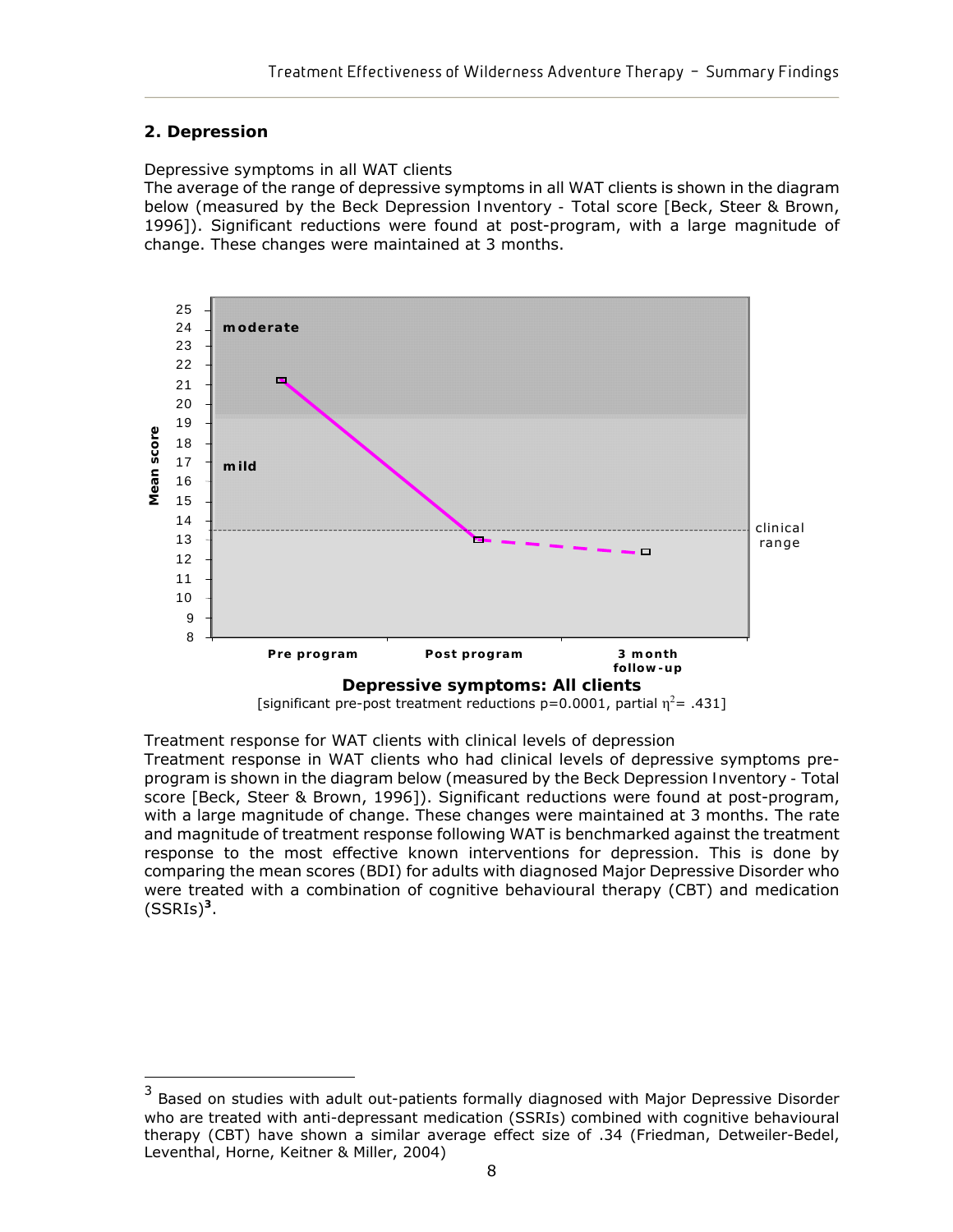

#### **Depressive symptoms: Clients in the clinical range before treatment benchmarked against best-known treatment for MDD**  [significant pre-post treatment reductions p<0.005, partial  $\eta^2$  = .628]

As can be seen by comparison, as well as being statistically significant, the response to WAT is comparable in *rate* and *magnitude* of response to the most effective treatments known for depression, that is, CBT combined with medication. The magnitude of change, or *effect size*, compares favourably well to other psychotherapy outcome research**<sup>4</sup>**. Further, when considering typical effect sizes of *clinical effectiveness trials* (undertaken in clinical settings under normal operating conditions, in contrast to highly controlled university based research), effect sizes have been found to be very small, if not negative (Weisz & Jensen, 2001). For example, with adolescents there is little evidence for the effectiveness of interpersonal therapy, and even less for family therapy (Harrinton, Whittaker & Shoebridge, 1998).

Also, of note, WAT is only 10 weeks in duration compared to 24 weeks duration of continuous CBT + medication treatment apparently required to achieve a similar result. The financial cost-to-benefit of WAT treatment compared with weekly CBT and psychiatric consultations is also comparable. However, WAT has substantial additional benefits with regard to enhancing important resilience (or protective) factors (see below), and promoting normal psychological and social development generally.

 $\overline{a}$ 

**<sup>4</sup>**Meta-analyses of psychotherapy for children and adolescents have found an average effect size (ES) of 0.71 (Kazdin & Weisz, 1998)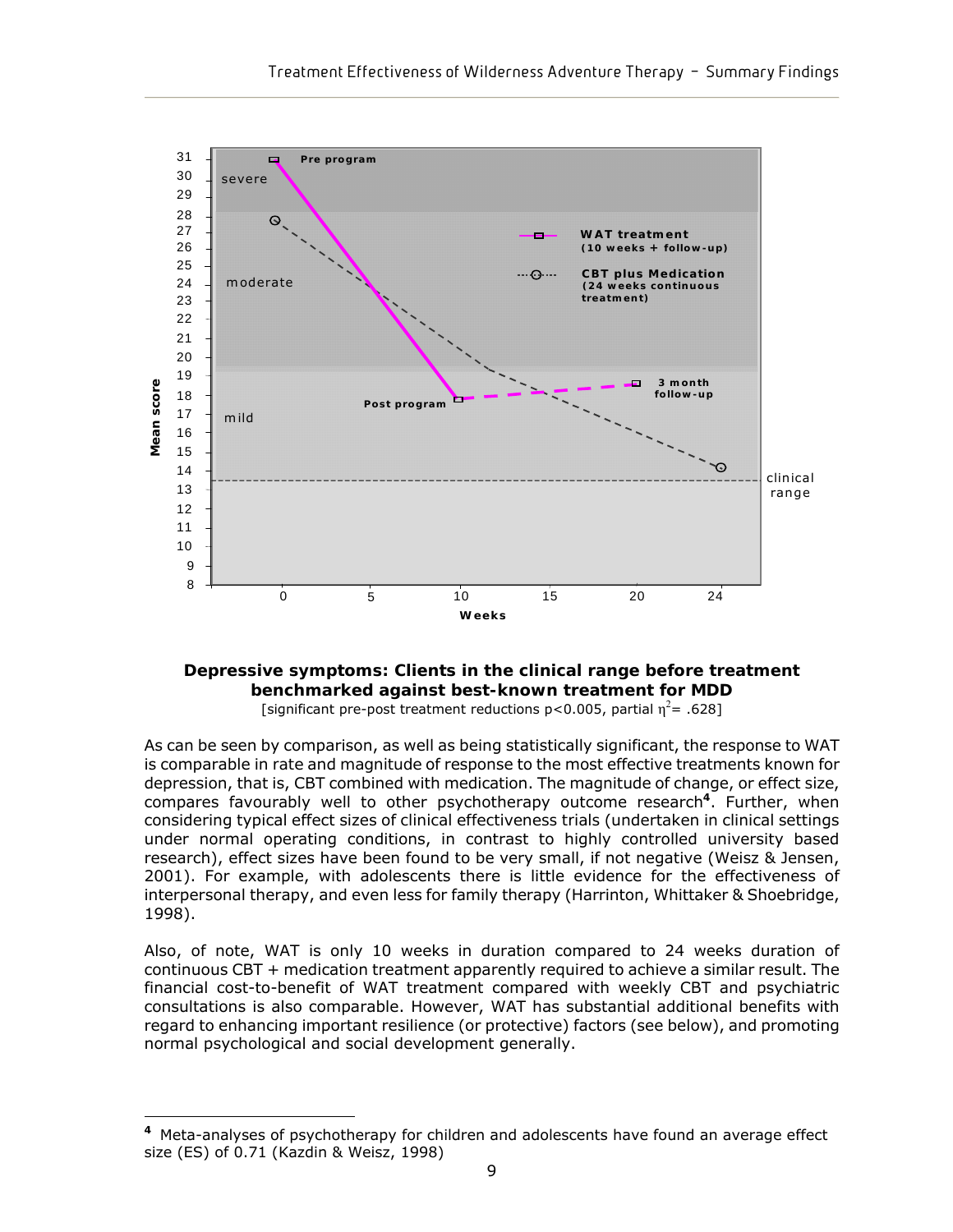#### **3. Poor coping**

#### *Counter-productive coping*

Levels of counter-productive coping in WAT clients are shown in the diagram below (measured by the Adolescent Coping Scale [SF] *– Non-productive coping* subscales [Frydenberg & Lewis, 1993]). While no change was observed immediately following WAT, a statistical trend of reduced counter-productive coping, with a large magnitude of change was found from post-program to 3 month follow-up. Improvement continued 2 years later at the second follow-up, again with a large magnitude of change (p=0.073,  $\eta^2$ = .29).



**Counter-productive Coping** 

[trend in post-treatment to follow-up reductions  $p=0.063$ , partial  $\eta^2$ = .096]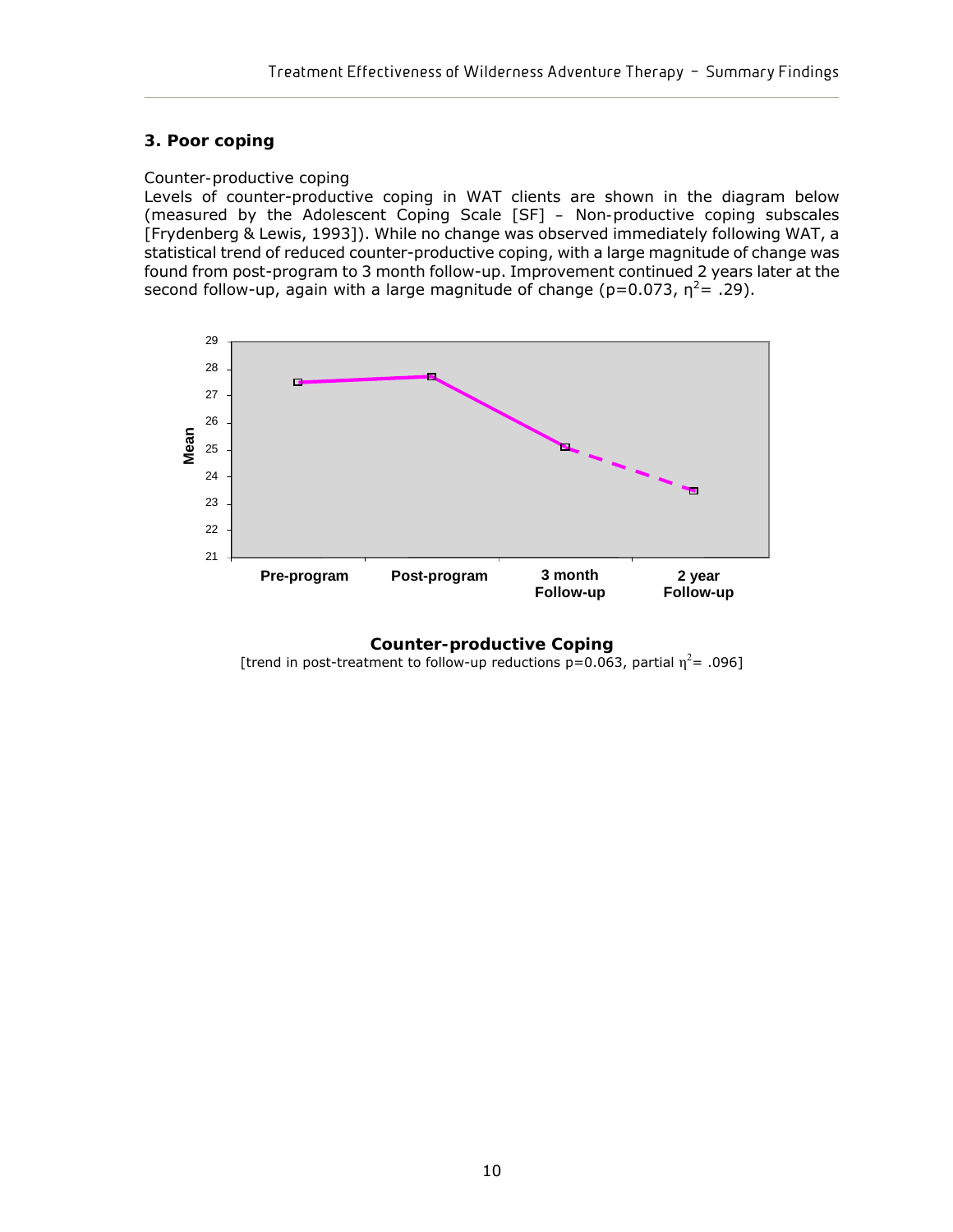## **Protective Factors:**

#### **4. Self Esteem**

#### *Total self esteem*

Total levels of self-esteem in WAT clients are shown in the diagram below (measured by the Coopersmith Self Esteem Inventory *– Total* score [Coopersmith, 1981]). Significant improvements were found at post-program, with a large magnitude of change. These changes were maintained at 3 month and 2 year follow-up.



#### **Total Self Esteem**

[significant pre-post treatment improvements p=0.003, partial  $\eta^2$ = .264]

#### *General self esteem*

Levels of general self-esteem in clients are shown in the diagram below (measured by the Coopersmith Self Esteem Inventory *– General* subscale [Coopersmith, 1991]). Significant improvements were found at post-program, with a large magnitude of change. These changes were maintained at 3 month and 2 year follow-up.



**General Self Esteem**  [significant pre-post treatment improvements  $p=0.012$ , partial  $\eta^2$ = .192]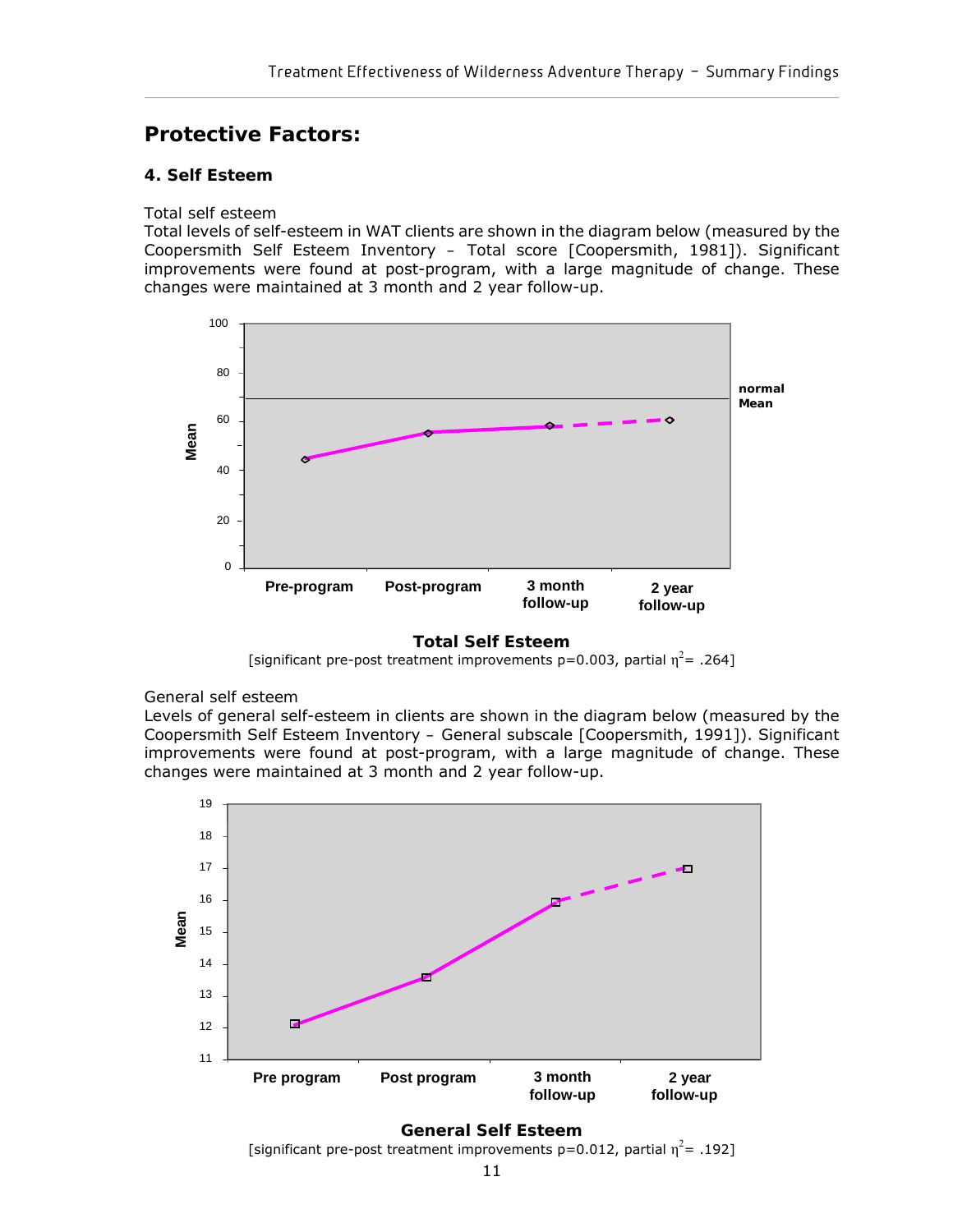#### *Social self esteem*

Levels of social self-esteem in WAT clients are shown in the diagram below (measured by the Coopersmith Self Esteem Inventory *– Social* subscale [Coopersmith, 1981]). Significant improvements were found at post-program, with a large magnitude of change. These changes were maintained at 3 month and 2 year follow-up.



<sup>[</sup>significant pre-post treatment improvements p=0.0001, partial  $\eta^2$ = .959]

#### *Home-Parents self esteem*

Levels of self-esteem at home and with parents in WAT clients are shown in the diagram below (measured by the Coopersmith Self Esteem Inventory *– Social* subscale [Coopersmith, 1981]). Significant improvements were found at post-program, with a large magnitude of change. These changes were maintained at 2 year follow-up.



[significant pre-post treatment improvements p=0.047, partial  $\eta^2$ = .125]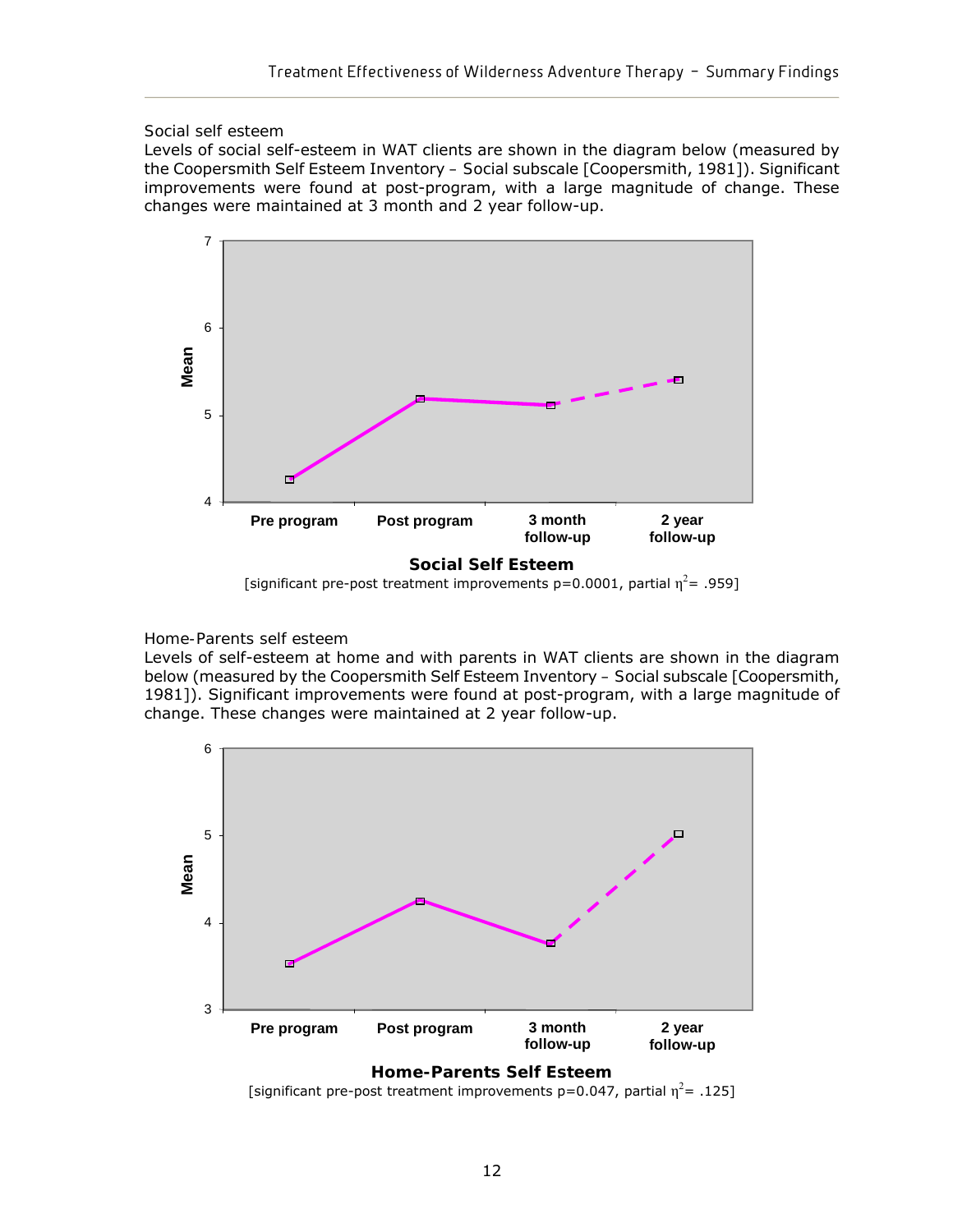#### **5. Family functioning**

#### *Client perception of family functioning*

Using a customised questionnaire, WAT clients rated their perception of their family's functioning in 4 key areas as well as an overall rating. Except in the area of *communication*, clients did not see improvements in family functioning immediately following WAT. However, 3 months following treatment, they did rate the family to be functioning better than pretreatment levels, suggesting a delayed benefit from the WAT program.



**Family functioning – client ratings** 

#### *Parent perception of family functioning*

Using the same customised questionnaire, the parents of WAT clients rated their perception of their family's functioning. With the exception of *co-operation*, parents reported improved levels in all aspects of family functioning immediately following WAT.



**Family functioning – Parent ratings** [data was not collected for parents at follow-up]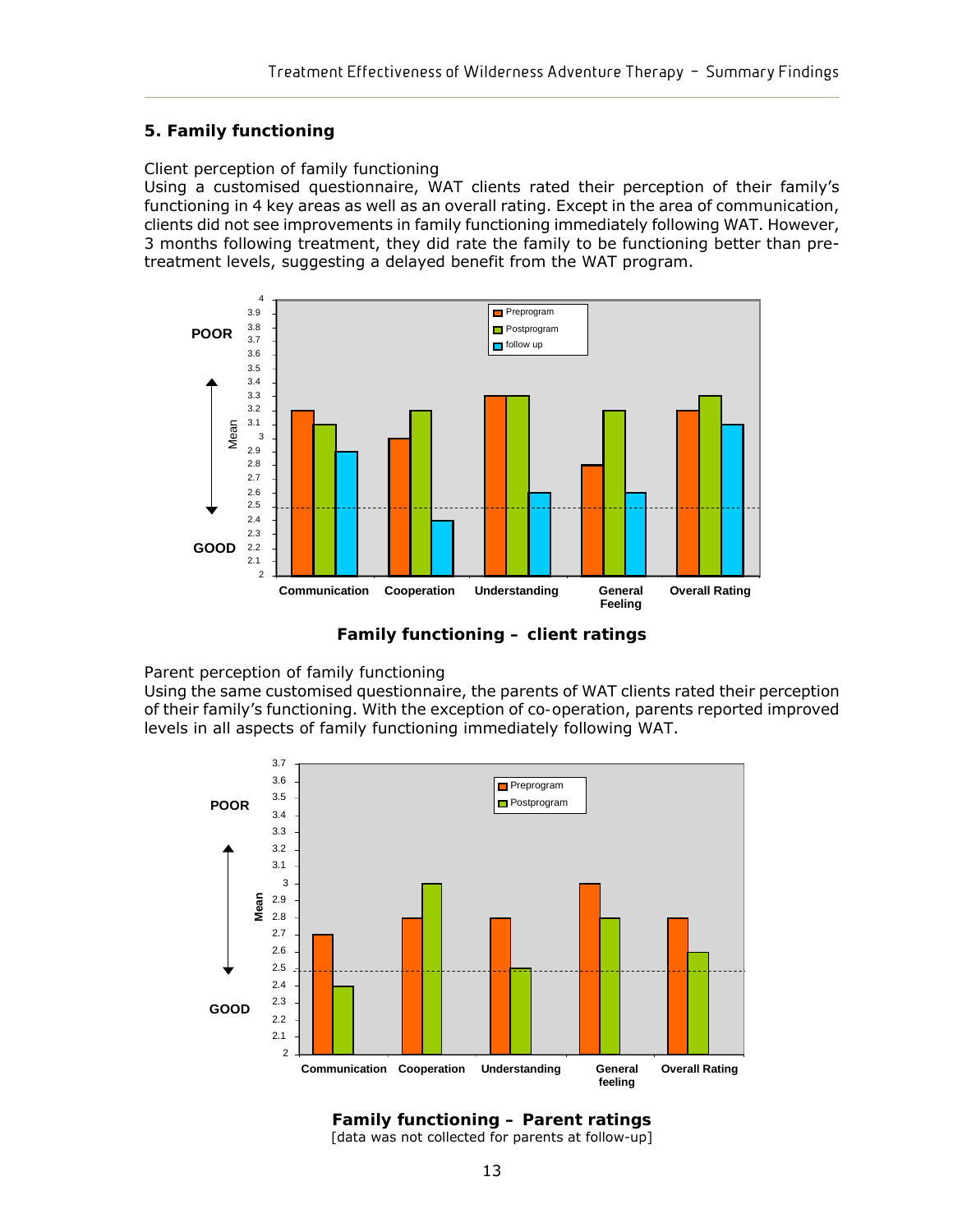## **Prevention & early intervention in 'at-risk' groups**

The following results are from 6 community-based WAT early intervention programs that were implemented in series between 2001 and 2003 with 36 adolescents (ages 12 to 18, average age of 14 years 9 months). Two programs were run in government high schools, and 4 programs were run in community counselling services, Victoria. WAT clients were selected to undertake a WAT program when they were identified as showing significant risk factors including school failure, poor body image and eating problems, substance abuse, being victims of sexual abuse or assault, or family dysfunction. Referrals were made by teachers, social workers, youth workers and counselling agency staff. Clients were referred to the WAT programs because they typically demonstrated poor coping with the demands of life, which was resulting in poor school performance or inadequate functioning in other areas such as peer relationships.

#### **6. Suicide risk and life-threatening behaviour**

Gauging life threatening attitudes and behaviour in at-risk groups is a way of estimating their *future* risk for self-damaging and suicidal behaviour. Attitudes and behaviours that are known to predict future risk were assessed in at-risk clients of WAT programs. Levels of lifethreatening attitudes and behaviours are shown in the diagram below (measured by the Life Attitudes Schedule [SF] – total score [Rohde, Lewinshonn, Seeley, Langhinrichsen-Rohling, 1996]). Changes in attitudes and behaviour at follow-up were on the borderline of the "atrisk" range, however, these results did not reach statistical significance.



#### **Life Threatening Attitudes & Behaviour**  [non-significant post-treatment to follow-up improvements p>0.05, partial  $\eta^2$ = .06]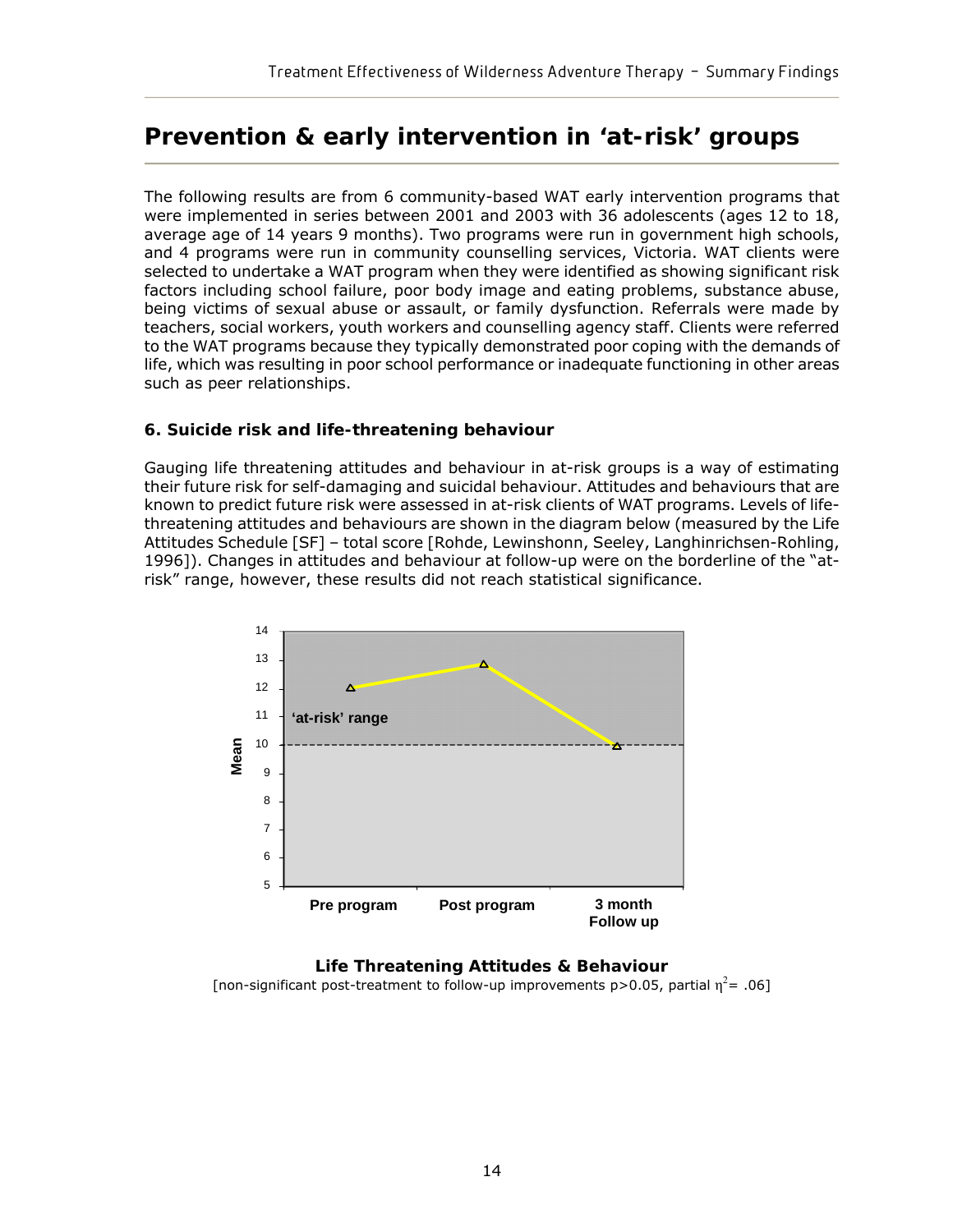#### **7. Social competence & school adjustment**

The average rating by teachers of social competence and school adjustment in WAT clients is shown in the diagram below (measured by the Scale of Social Competence and School Adjustment – *Total* score [Walker & McConnell, 1995]). A statistical trend**<sup>5</sup>** of improved behaviour was found at post-program with a very large magnitude of change. These changes were maintained at 3 month follow-up.



**Social Competence & School Adjustment** 

[statistical trend of pre-post treatment improvements p=0.07, partial  $\eta^2$ = .28]

### **8. Self-esteem**

#### *General self esteem*

Levels of general self-esteem in WAT clients are shown in the diagram below (measured by the Coopersmith Self Esteem Inventory *– General* subscale [Coopersmith, 1991]). Significant improvements were found at post-program, with a very large magnitude of change. These improvements had dissipated by the 3 month follow-up.



**General Self Esteem**  [significant pre-post treatment improvements p<0.05, partial  $\eta^2$ = .27]

 $\overline{a}$ **<sup>5</sup>** This means a 93% confidence in this finding rather than the usual 95% probability cut-off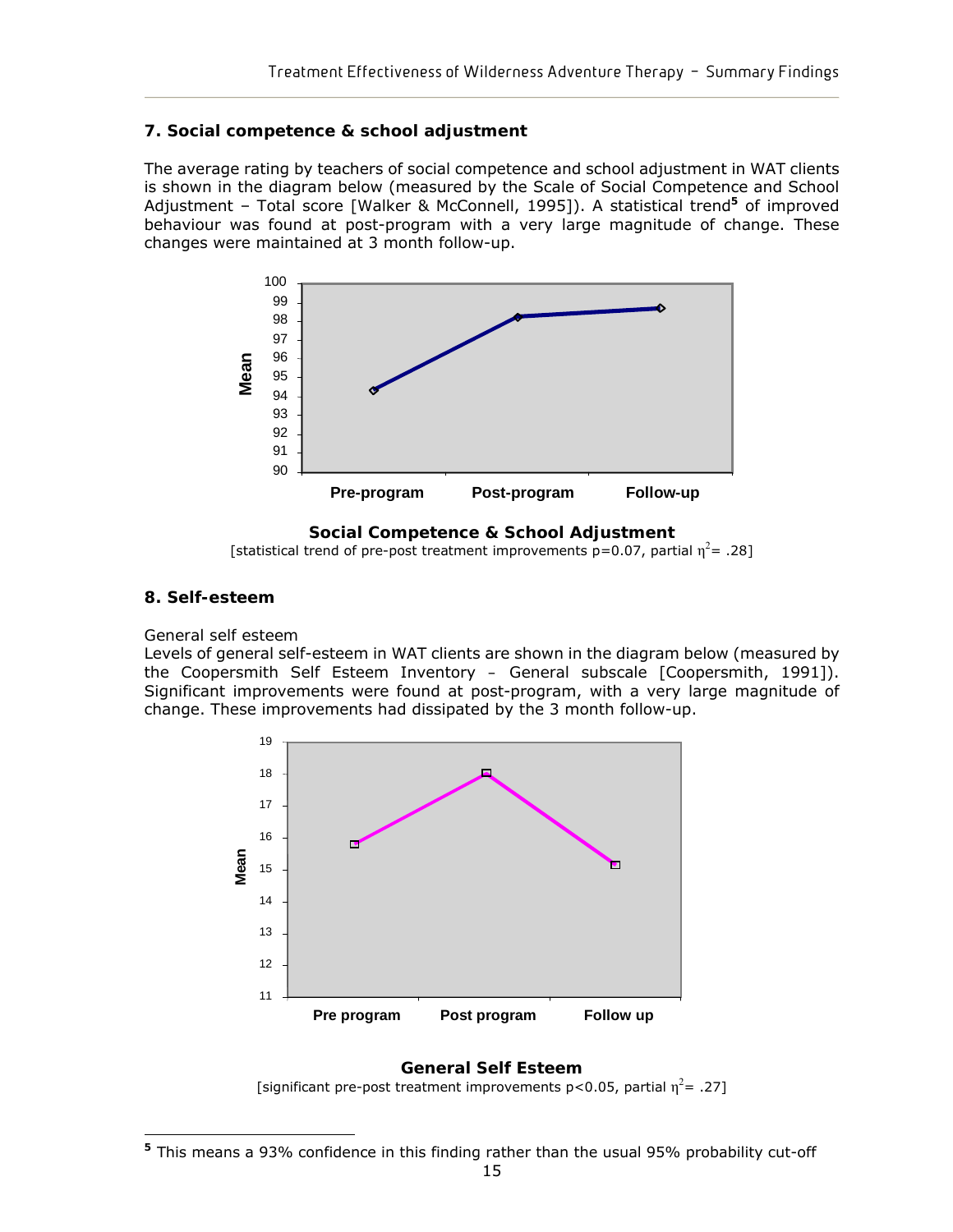#### *Social self esteem*

Levels of social self-esteem in WAT clients are shown in the diagram below (measured by the Coopersmith Self Esteem Inventory *– Social* subscale [Coopersmith, 1981]). Significant improvements were found at post-program, with a large magnitude of change. These changes were maintained at 3 months.





#### *School self esteem*

Levels of school self-esteem in WAT clients are shown in the diagram below (measured by the Coopersmith Self Esteem Inventory *– School* subscale [Coopersmith, 1981]). While no significant improvements were found at post-program, there was a very substantial improvement 3 months following the WAT program.





[significant post treatment to follow-up improvements p<0.05, partial  $\eta^2$ = .34]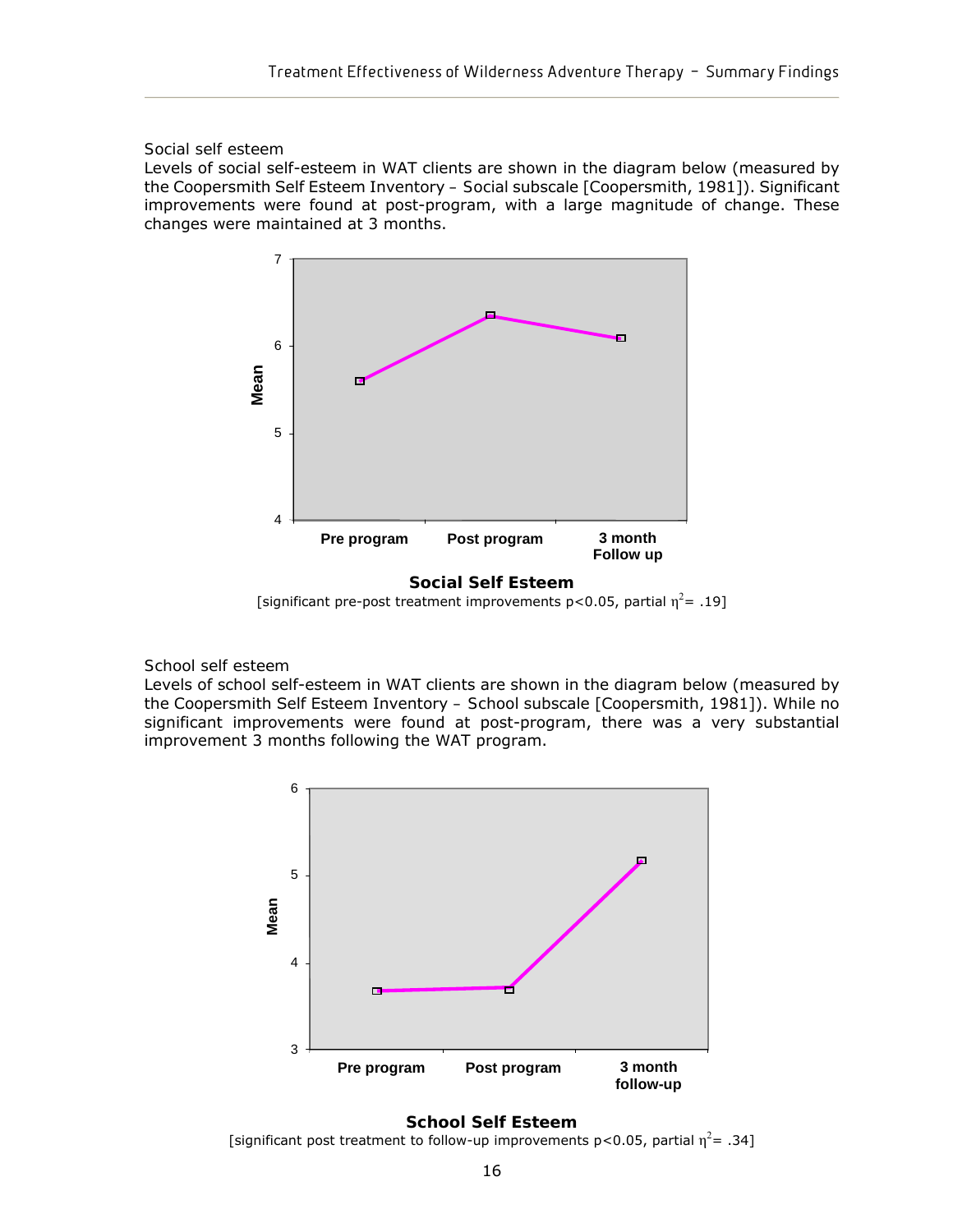### **9. Resilience factors**

WAT clients who participated in school-based WAT programs, and their parents and teachers completed a customised questionnaire that sought to measure perceptions of known resilience factors such as feelings of social cohesion and trust in others, readiness to express feelings and seek help, confidence to solve problems and optimism. Key results are described below.

#### *Adolescent perceptions of their resilience:*

- 1. Before the WAT program, clients reported high levels of feeling a '*connection to school'* but low levels of '*trust in school'*. However, following the WAT program, and at 3 months follow-up, feelings of '*connection to school'* and '*trust in school'* were similar to scores in other areas.
- 2. Following the WAT program, scores on *'connection to peers'* had decreased, but at 3 month follow-up, these ratings returned to pre-program levels. However, '*trust in peers'* ratings were similar to scores on other measures throughout the program.
- 3. WAT clients reported greater '*optimism about the future'* and '*perseverance'* immediately following the program, and these feelings continued, and increased 3 months later at follow-up.
- 4. WAT clients reported increases in confidence in '*ability to solve problems', 'work with peers'* and '*confidence in friendships'* following the WAT program, and 3 months later at follow-up these benefits were maintained.
- 5. WAT clients reported increased likelihood in '*asking for help'* following the WAT program, however, these scores returned to pre-program levels 3 months later at follow-up.

#### *Parent perceptions of resilience in their adolescent children*:

- 1. Parent ratings of *'connection to peers', 'connection* to *family'* and *'connection to school'*, and '*trust in peers / parents / school'* all increased following the WAT program and again 3 months later at follow-up.
- 2. Parent ratings of their child's ability to '*solve problems'*, '*work with peers',* have *'confidence in friendships',* '*deal with hassles'* and *'perseverance'* showed no change immediately following the WAT program. However, these areas increased 3 months later at follow-up.
- 3. Parent ratings of their child's *'confidence in friendship'* improved following the WAT program, but was not sustained 3 months latter at follow-up.

### *Teacher perceptions of their students following the WAT program*:

Teachers reported that students who completed the WAT program had better connections and trust with peers, and were more confident in making friends. Students were reported to be more likely to ask for help, express their feelings, and were more confident in solving their problems. They were more optimistic about the future, showed more perseverance, were better in groups and better at dealing with life hassles.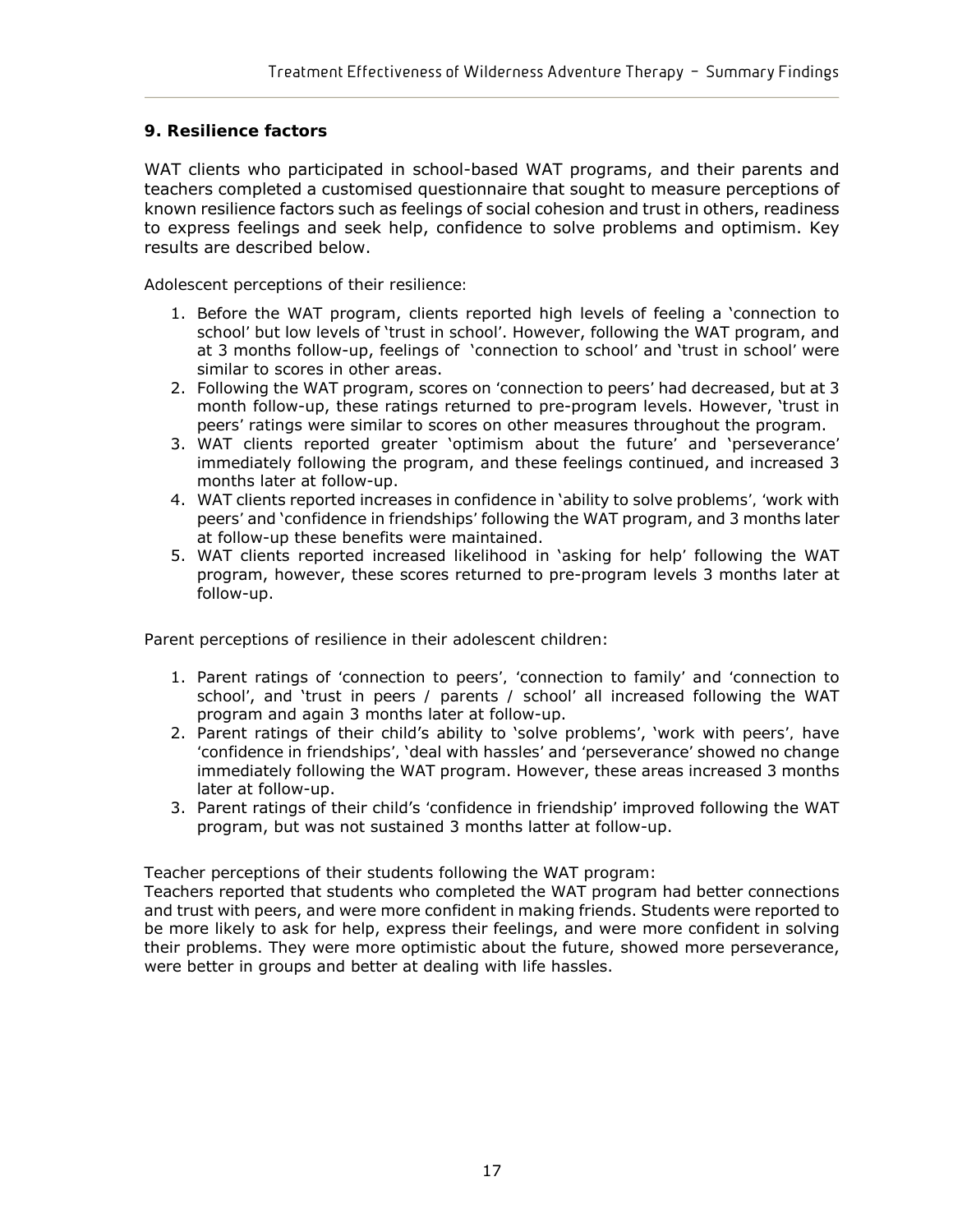#### **10. Family functioning**

#### *Client perception of family functioning*

Using a customised questionnaire, WAT clients rated their perception of their family's functioning in 4 key areas as well as an overall rating. Except in the area of *understanding*, WAT clients saw improvements in family functioning immediately following WAT treatment. However, 3 months following treatment, they did rate the family to be more understanding than pre-treatment levels, suggesting a delayed benefit from the WAT program. Additionally, while *communication* and *cooperation* continued to improve, the *general feeling* in the family returned to pre-program levels at 3 months follow-up.



**Family functioning – client ratings** 

#### *Parent perception of family functioning*

Using the same customised questionnaire, the parents of WAT clients rated their perception of their family's functioning. All areas of family functioning improved immediately following WAT treatment.



**Family functioning – Parent ratings** [data was not collected for parents at follow-up]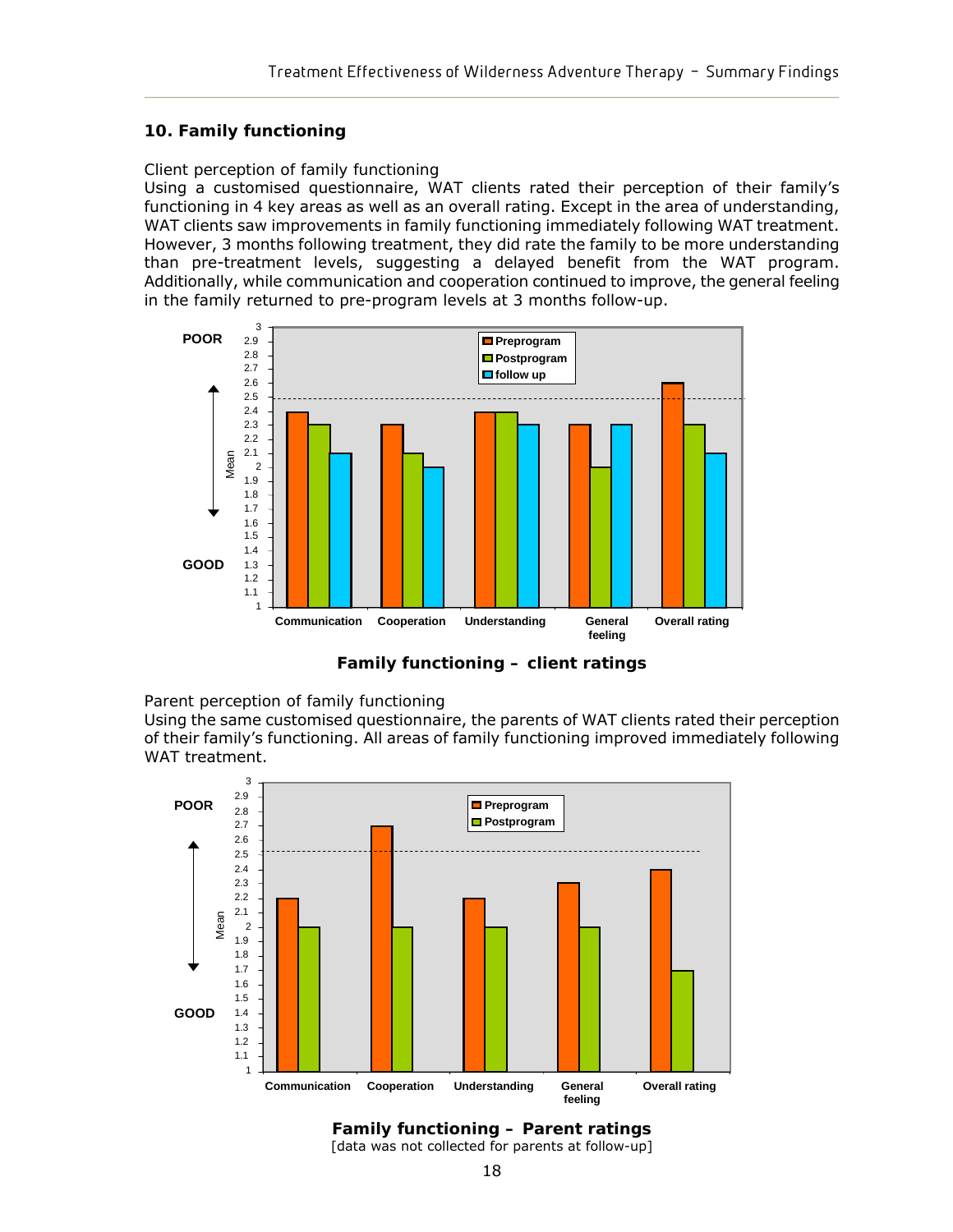## **Therapeutic Factors**

#### *All Wilderness Adventure Therapy components combined:*

This section reports the results of a process evaluation of the therapeutic factors of the various WAT components using the *Wilderness Adventure Check-in Survey* (Crisp, 2001b) with both clinical and community-based clients. This instrument measures immediate feedback about what aspects WAT clients found the most therapeutic and why.

- Most frequently, clients reported that they found '*offering to help someone'* the most important social interaction or aspect overall in the majority of activities (27%).
- Most frequently, clients reported that the most important emotional reaction during or after the activity was that they *'felt proud of their achievement'*   $(26\%)$ .
- Most frequently, clients reported the reason they felt that the experience was successful was that they '*felt accepted as part of the team'* (20%).

#### *Overall reasons for benefiting from a WAT program*

When community-based clients were asked about their experience of WAT at the end of the WAT program, they reported the following were important factors in benefiting from the treatment:

1. A majority of participants reported that *feeling more motivated* and *learning new personal skills* was important.



\*Rating of 4 or greater represents greater agreement, and 3 or less the opposite

2. A majority of participants reported that *learning how to cope with stress* and *learning new communications skills* was important.



\*Rating of 4 or greater represents greater agreement, and 3 or less the opposite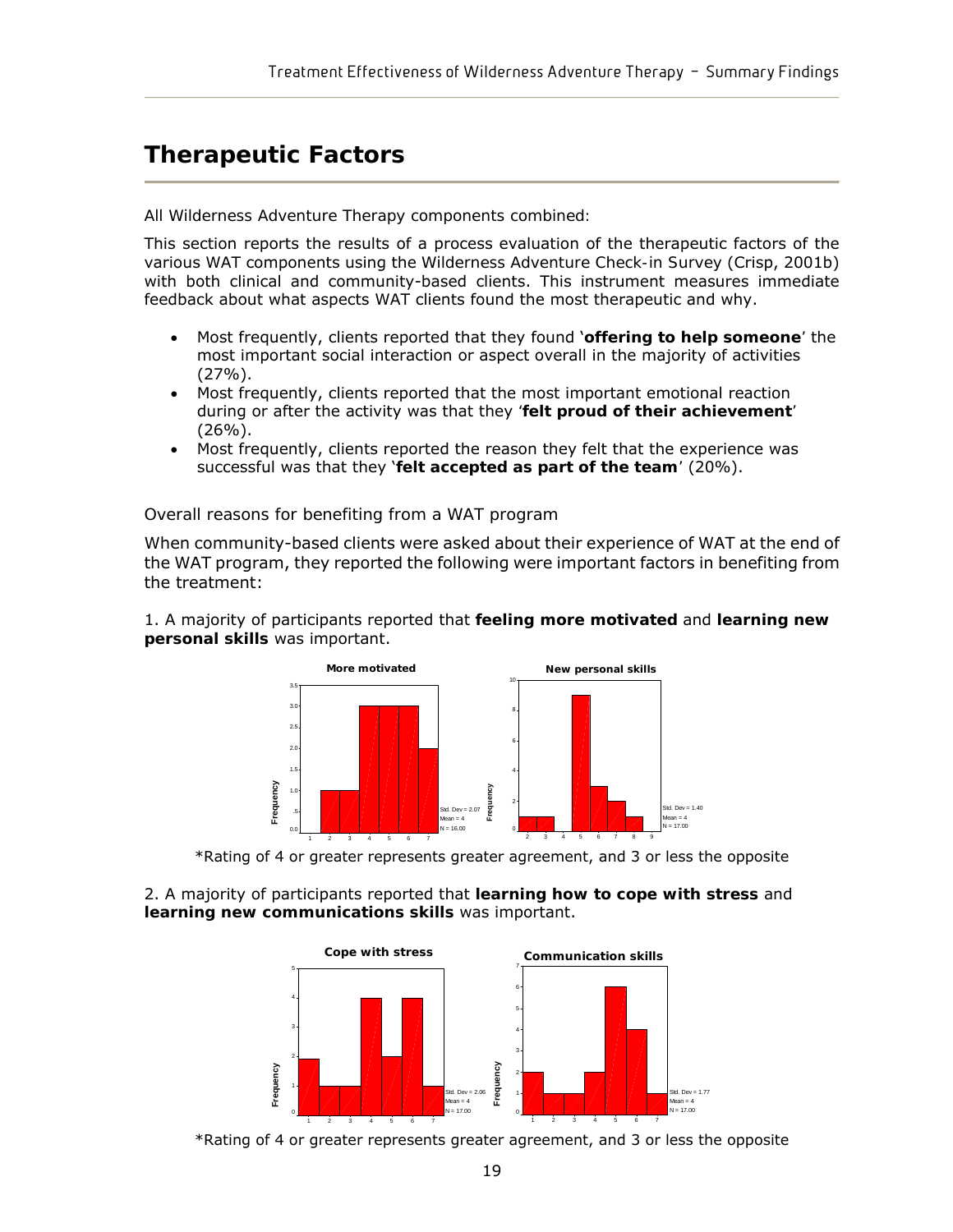3. A majority of participants reported that having a *relationship with an adult* who saw the positives in them were important.



\*Rating of 4 or greater represents greater agreement, and 3 or less the opposite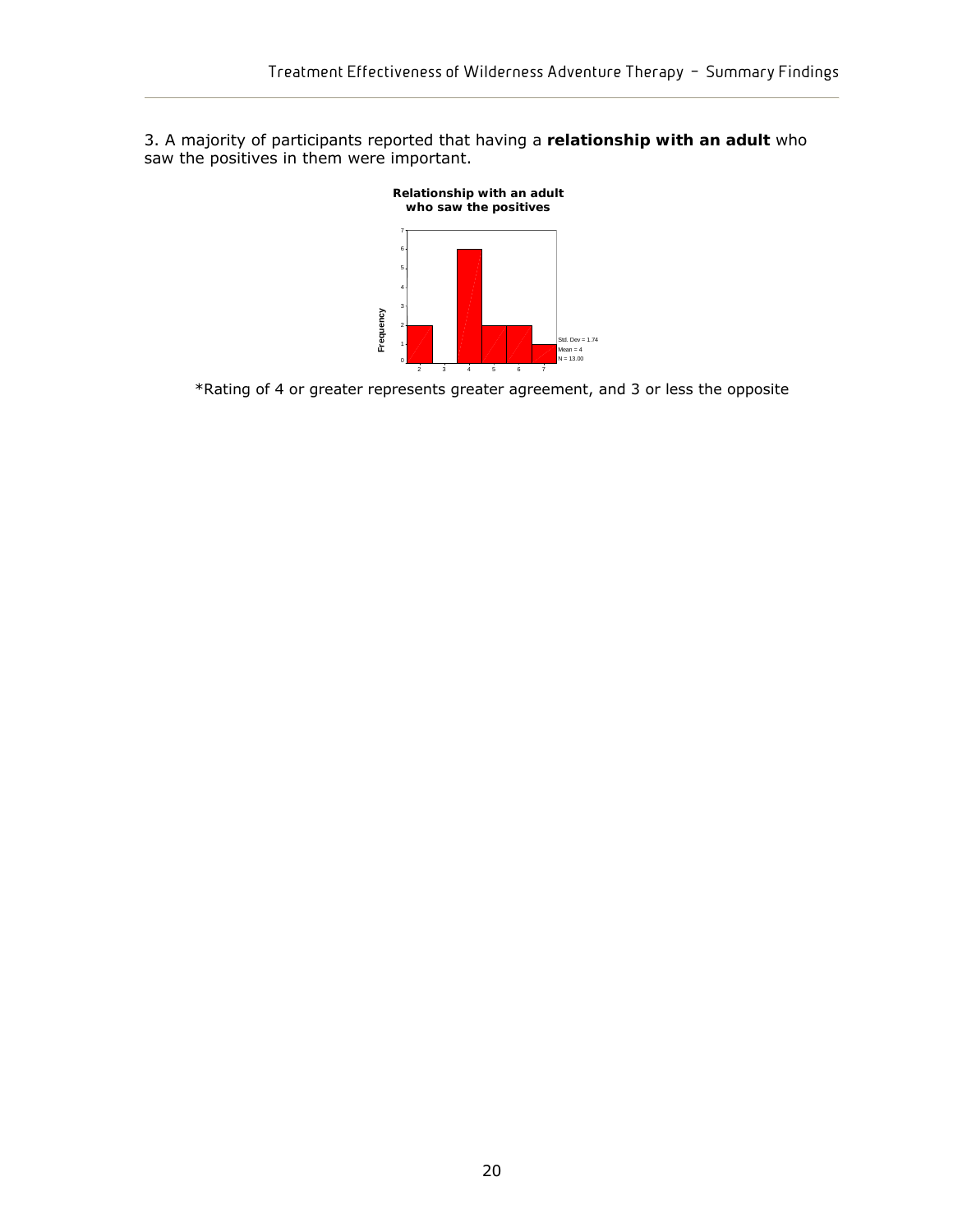## **Client Satisfaction**

This section outlines some qualitative results from clients of community-based WAT programs and stakeholders about their experience of WAT. Anecdotally, client satisfaction was observed to be very high, as illustrated by this letter received by staff below:

Dearest Simon,<br>Hi, how's life treath' you? I'm fine. I'm trying<br>to salve my problems by my-self (since Mum + Dad think<br>getting me help is useless!) Ever since what happened when I was<br>6, I have never trusted a mon. Even my have started to ever since I met you, Phil and Fiona! You have changed my life and I am deeply gratefuld Thankyou! I have been a happier person this term I hope that you have a very good Christmas and recieve lots of prezzies! Valuays

Clients in the program and referring agency staff completed questionnaires relating to their experience of WAT. These results are presented below.

#### *Client feedback*

1. A majority of WAT clients reported that they were satisfied with the length of the program and the sessions planned each day, and were also satisfied with the information provided at the initial information session.

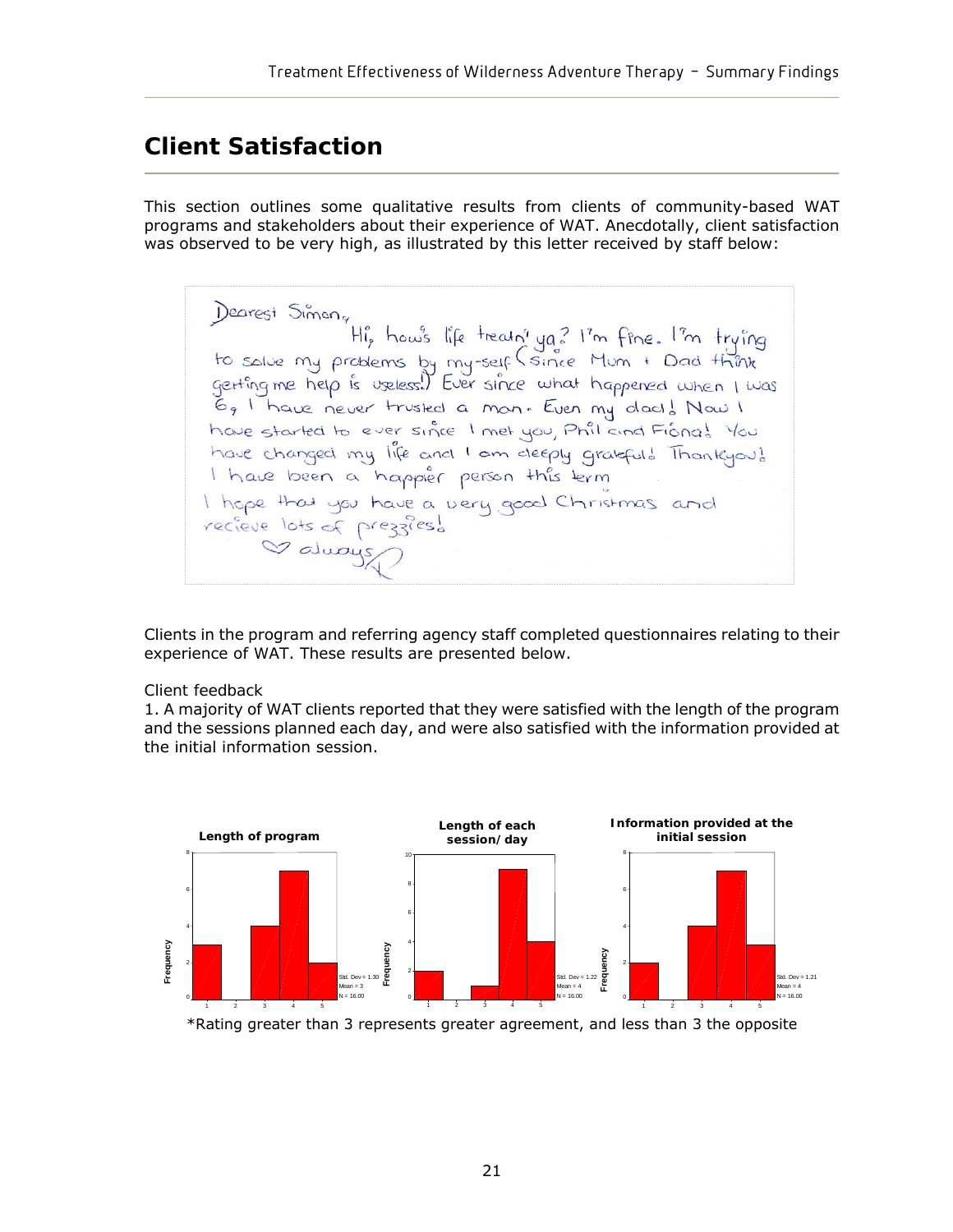

2. Importantly, the majority of WAT clients reported that they liked the program.



#### *Agency / School Experience*

Partnership agencies, school staff and referring professionals were surveyed about their views about the value of Wilderness Adventure Therapy. These results are summarized in the diagram below.



**Percentage of agencies answering 'Yes' to question**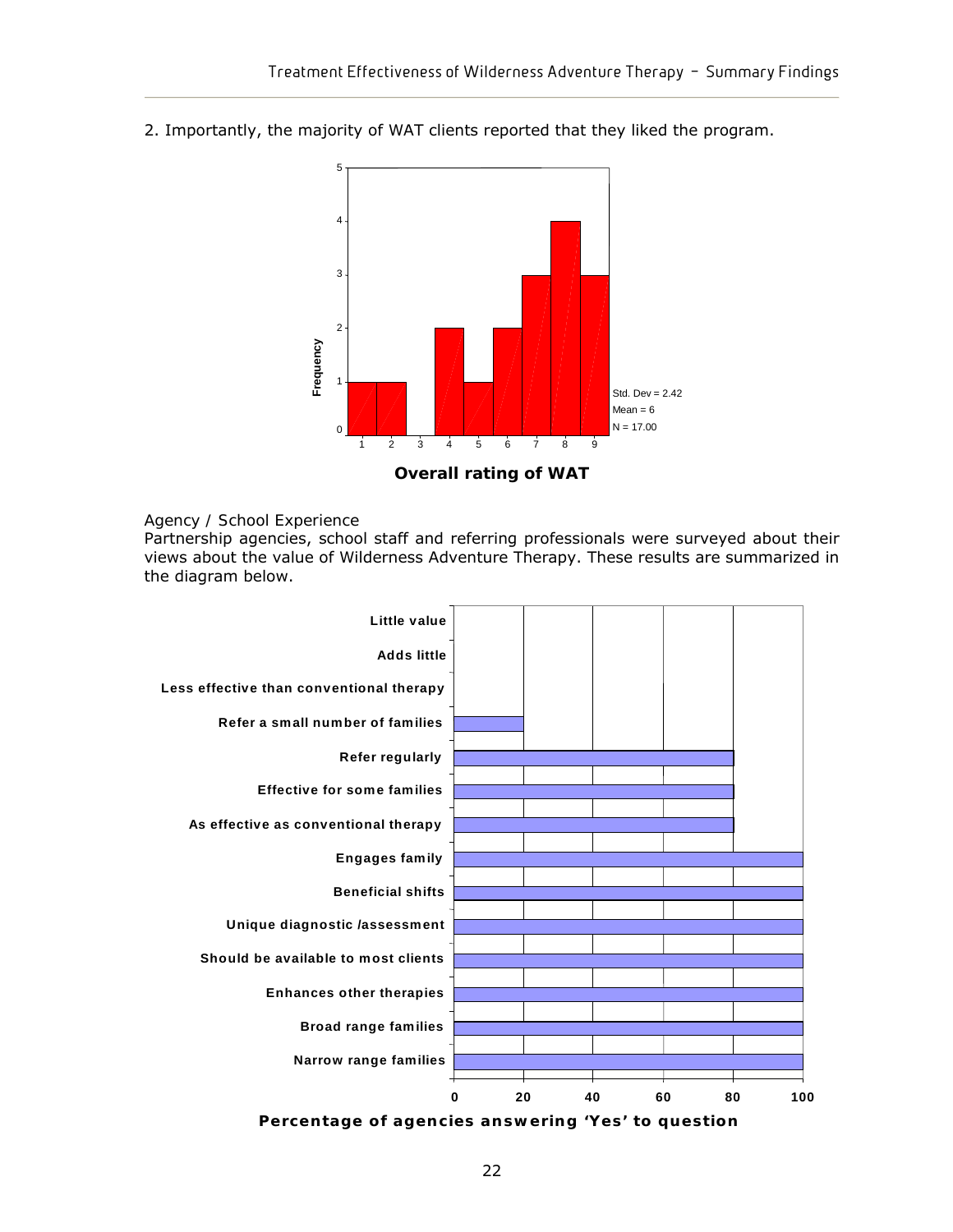## **How safe is Wilderness Adventure Therapy?**

#### *Statistics:*

- WAT programs have been run for hundreds of clients continuously in Victoria since 1992 with an exceptional record of safety,
- Outdoor venues, activities and procedures have been rigorously tested: Over  $45 \times 10$ week programs implemented, including over 1,000 field days (the equivalent of 3 continuous years in the field),
- A recent US study has found that wilderness therapy programs are substantially safer than general camps for teenagers, are 18 times less likely to result in injury than high school football practices and cheerleading, and are less than half as risky for a fatal accident as motor vehicle accidents (Cooley, 2000).

#### *What measures are in place that make WAT safe?*

- 1. Thorough medical, psychological and behavioural screening prior to the program,
- 2. Physical challenge is graduated, allowing on-going assessment in the field to ensure the level of effort required is appropriately matched to the capacity of clients,
- 3. Field staff hold current (a) wilderness or remote area first-aid qualifications, (b) psychological first-aid accreditation, and (c) accredited training**<sup>6</sup>** in Wilderness Adventure Therapy®,
- 4. Activities and expeditions take place in extensively used venues well known to staff that provide easy access to external support if needed,
- 5. Partly because of small group size, the program and activities are highly flexible, are reviewed frequently, and are changed to suit the group and prevailing conditions,
- 6. All procedures are outlined in detail in an extensive operations manual that is based on adventure activity industry best practices.

*What makes WAT safe?*

 $\overline{a}$ 

- Qualitative research suggests that facilitated inter-personal experiences are the major reasons client benefit - not exposure to risk or physical challenge.
- Adventure activities and wilderness expeditions are used only as a catalyst that highlights individual issues and provides a context for psychologists to provide individual counselling or group therapy**<sup>7</sup>**,
- Carefully minimising unnecessary exposure to risk is the best way to ensure therapeutic effectiveness without compromising safety,
- WAT procedures and safety practices are comprehensively detailed in practice guidelines that underpin the training required for WAT® accreditation.

<sup>6</sup> The Australian Wilderness Adventure Therapy® Practitioner Accreditation Scheme (Crisp, 2002b) is the first of its kind anywhere in the world, and the only formal regulation of practice in this field in Australia.

<sup>7</sup> Many adventure based programs rely primarily on high levels of challenge, hardship or prolonged isolation as the major mechanism to bring about change in clients.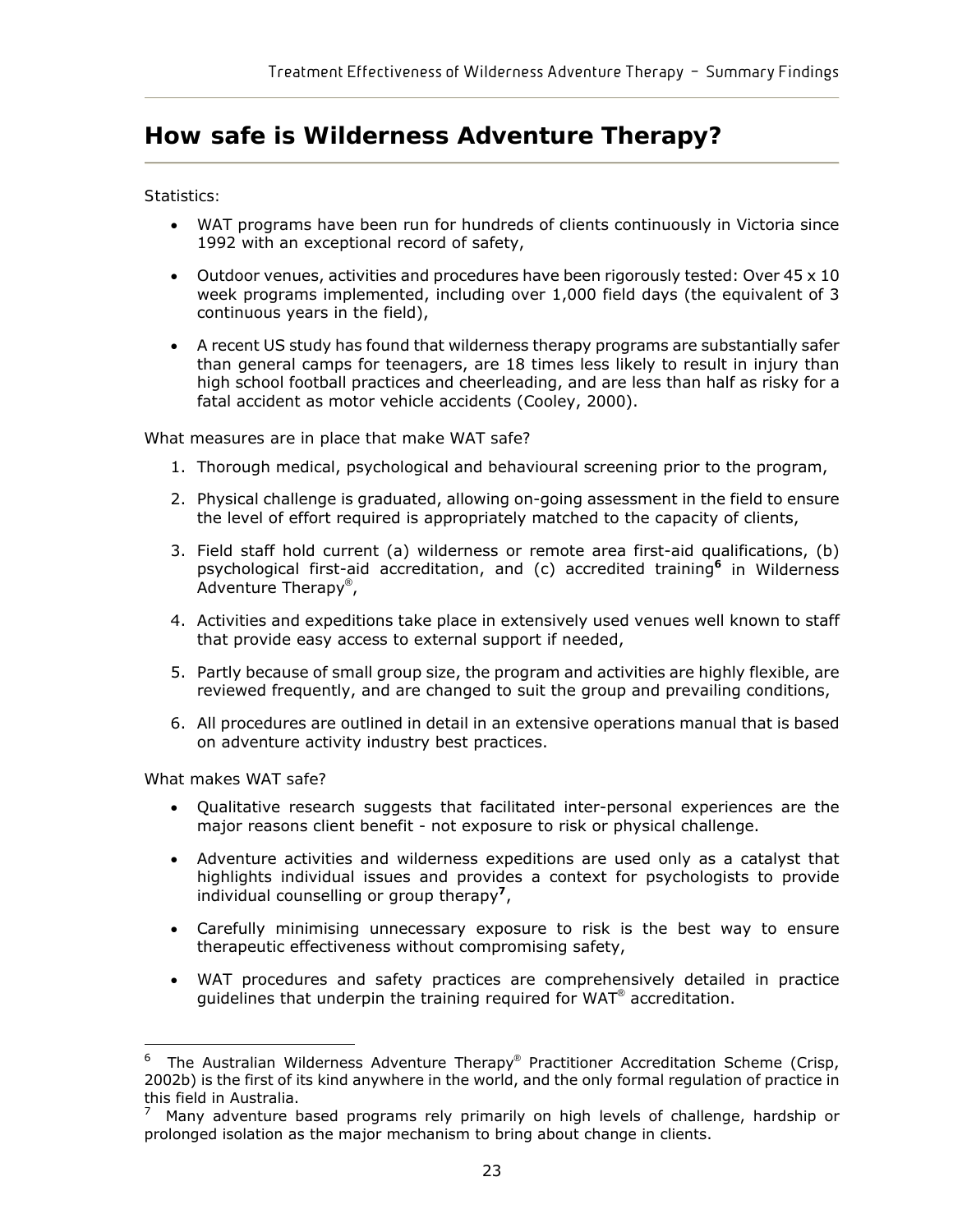## **Conclusion**

These results show WAT to be extremely promising as both an effective clinical treatment for a range of severe mental health problems as well as a preventative and early intervention approach for at-risk groups in the community. Further, when benchmarked against best-known treatments for depression, WAT shows an equivalent benefit. Uniquely, WAT also promotes normal psychological and social development above and beyond these mental health treatment benefits.

These results for the WAT model are also significant when contrasted against the few studies of other Australian program models, which usually fail to show any meaningful benefit (see Brand, 2001 and reply by Crisp, 2003b). More broadly, the same holds for more traditional therapies for children and adolescents that also frequently struggle to demonstrate substantial clinical effectiveness (Weiss & Jensen, 2001).

In particular, while a wide range of problems respond well to WAT, depression in particular shows treatment response of comparable, if not slightly better, rate and magnitude to that of medication combined with conventional psychological therapies (cognitive behavioural therapy: or CBT). Of equal importance, resilience factors such as self-esteem, social competence, school functioning and family functioning have shown clear and sustained improvements, thereby mitigating future risk.

The most important therapeutic factors reported support (a) self-efficacy theory of skill development and coping (Bandura, 1977), (b) peer socialisation processes and, or, (c) generic group therapy factors (Yallom, 1995). These findings reinforce how critical it is that these programs are facilitated by qualified therapeutic professionals, as well as the importance of practitioners being accredited in the application of the specific procedures and methods of this model.

In addition to being appropriately aligned with the developmental needs of adolescents, WAT also appears to be effective in engaging adolescents with its intrinsic appeal and the high level of client satisfaction reported. In the current mental health scene, there are very few, if any, other treatments that demonstrate this level of effectiveness, that additionally, yield such a number of added benefits, and that are also viewed so positively and rated so highly by adolescent clients.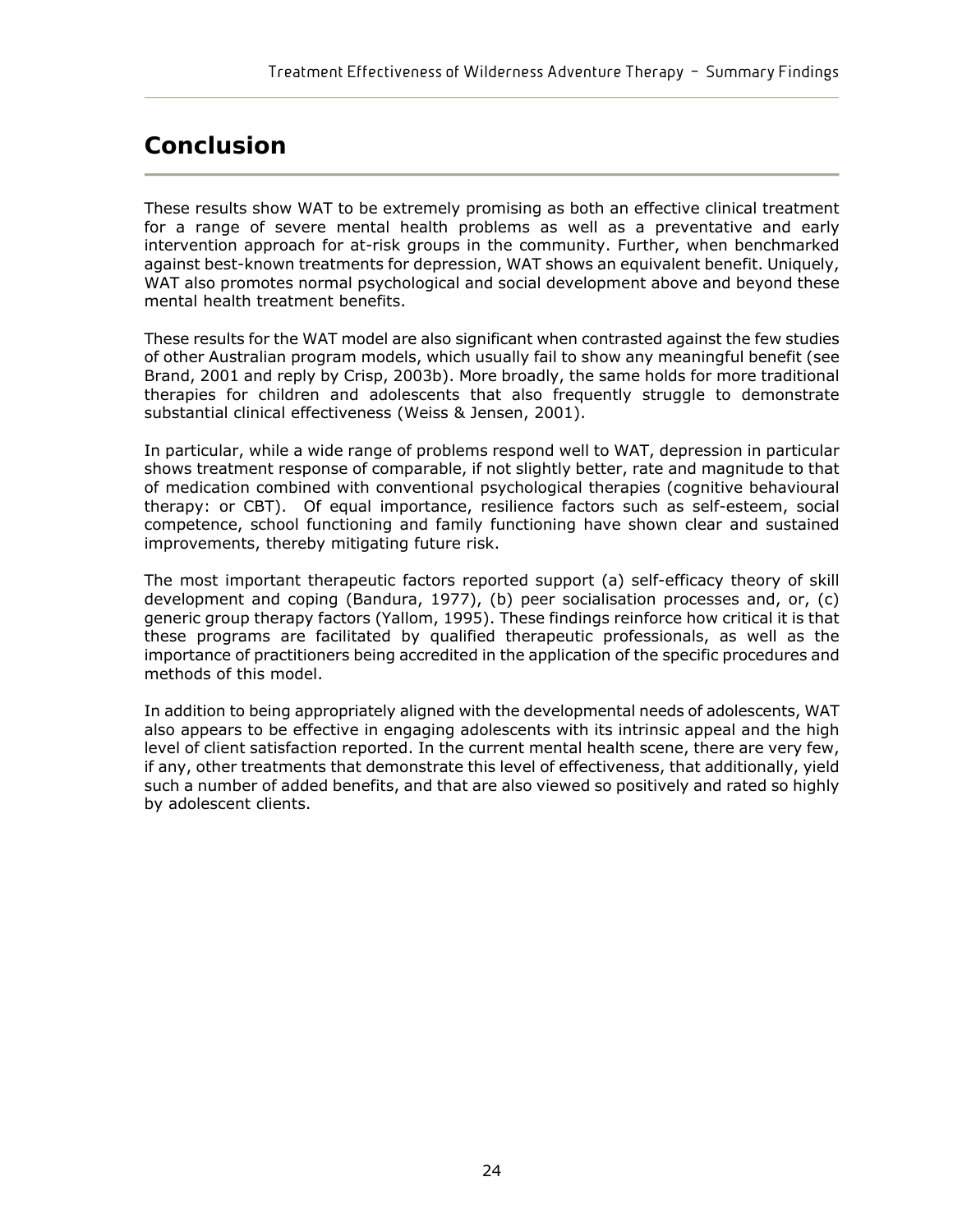# **Summary**

| Effective for a range of adolescent problems and clinical disorders |                        |
|---------------------------------------------------------------------|------------------------|
| Equally effective as medication $+$ CBT for clinical depression     | $\blacktriangledown$   |
| Reduces counter-productive coping styles                            | $\blacktriangledown$   |
| Improves self esteem in a range of areas                            | $\blacktriangledown$   |
| Enhances family functioning                                         | $ \!\sqrt{ }$          |
| Increases social competence & school adjustment                     | $ \boldsymbol{\surd} $ |
| Enhances resilience factors such as social connection & optimism    | $\blacktriangledown$   |
| Participant model of treatment promotes normal development          | $\bm{\mathcal{U}}$     |
| Safe: extensive field trials over many years                        | $\blacktriangledown$   |
| Run by highly trained psychologists & accredited outdoor leaders    | $\blacktriangledown$   |
| Highly appealing to adolescents & high level of client satisfaction |                        |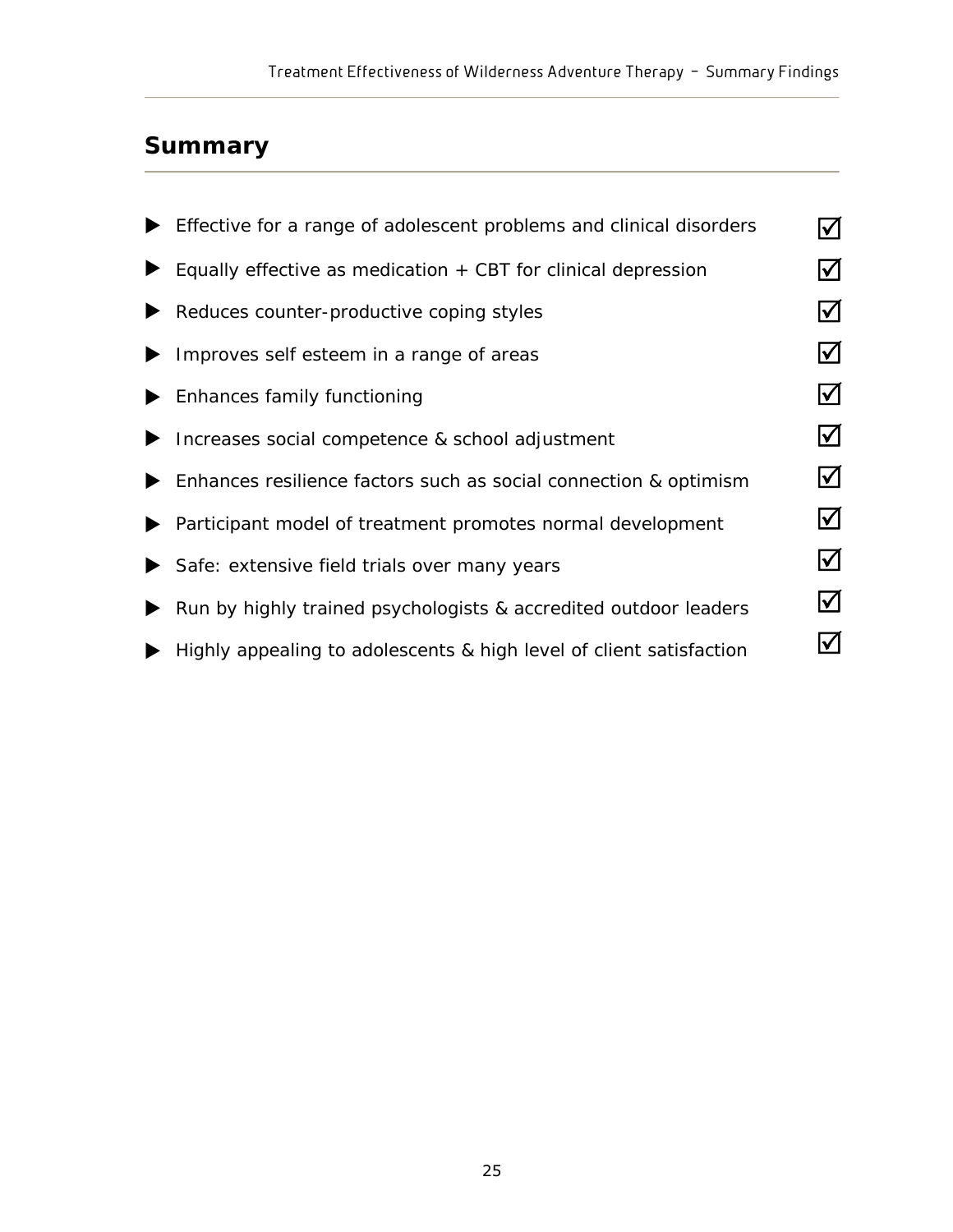### **References**

Achenbach, T. (1991). *Manual for the Youth Self Report*. Burlington: University of Vermont.

- Bandura, A. (1997). *Social Learning Theory*. Englewood Cliffs, NJ: Prentice Hall.
- Beck, A.T., Steer, R.A. & Brown, G.K. (1996). *Beck Depression Inventory: Second Edition*. Harcourt Brace & Company: San Antonio.
- Brand, D. (2001). A longitudinal study of the effects of a Wilderness-Enhanced Program on behaviour-disordered adolescents, *Australian Journal of Outdoor Education*, 6(1), 40-56.
- Coopersmith, S. (1981). *Self Esteem Inventories*. Consulting Psychologists Press, Palo Alto: CA.
- Cooley, R. (2000). How big is the risk in wilderness treatment of adolescents? *International Journal of Wilderness*, 6(1), 22-27.
- Crisp, S.J.R. (2003a). Treatment Effects of a Group Based Coping Skills Intervention for High-risk Day-patient Adolescents with and without a History of Suicidal Behaviour. Doctoral Thesis, La Trobe University, Melbourne.
- Crisp, S.J.R. (2003b). Pseudo-science won't build a profession: Response to Brand's (2001) evaluation of the Wilderness Enhanced Program. *Australian Journal of Outdoor Education*, Vol 7(2), 52-57.
- Crisp, S.J.R. (2002a). *Barwon Health Adolescent Mental Health Service, GO WEST Evaluation Report*, Barwon Health, Geelong, Victoria.
- Crisp, S.J.R. (2002b). The Australian Wilderness Adventure Therapy Accreditation Scheme. Neo YouthPsych Consulting, Melbourne.
- Crisp, S.J.R. (2001a) *The Adventure Challenge Experience ACE program Evaluation Report*, Rotary Club of North Balwyn, Victoria.
- Crisp, S.J.R. (2001b). *Wilderness Adventure Check-in Survey*. Neo Psychology Publications, Melbourne.
- Crisp, S.J.R. (1996). What Makes Wilderness Adventure Therapeutic? The Need for Broader Frameworks. *The Australian Journal of Outdoor Education*, 2, (1), 9-18.
- Crisp, S.J.R. & Aunger, N. (1998). Wilderness Adventure Therapy in adolescent psychiatry: Case study of a 15 year old girl with social and psychological problems, *The Australian Journal of Outdoor Education*, 2 (3), 17-25.
- Crisp, S.J.R. & Hinch, C. (2004). *Treatment Effectiveness of Wilderness Adventure Therapy: A Comprehensive Evaluation*, Neo Psychology Publications, Melbourne.
- Crisp, S.J.R. & Noblet, M. (2004). Guidelines for the Practice of Wilderness Adventure Therapy. Neo Publications, Melbourne.
- Crisp, S.J.R., Noblet, M.L. & Hinch, C. (2003). *Wilderness Adventure Therapy: The Systemic Wilderness Adventure Therapy Research And Development (SWATRAD) project*, The Ian Potter Foundation, Melbourne.
- Crisp, S.J.R. & O'Donnell, M. (1998). Wilderness Adventure Therapy in developmental psychiatry, *The Australian Journal of Outdoor Education.* Vol 3, (1), 47-57.